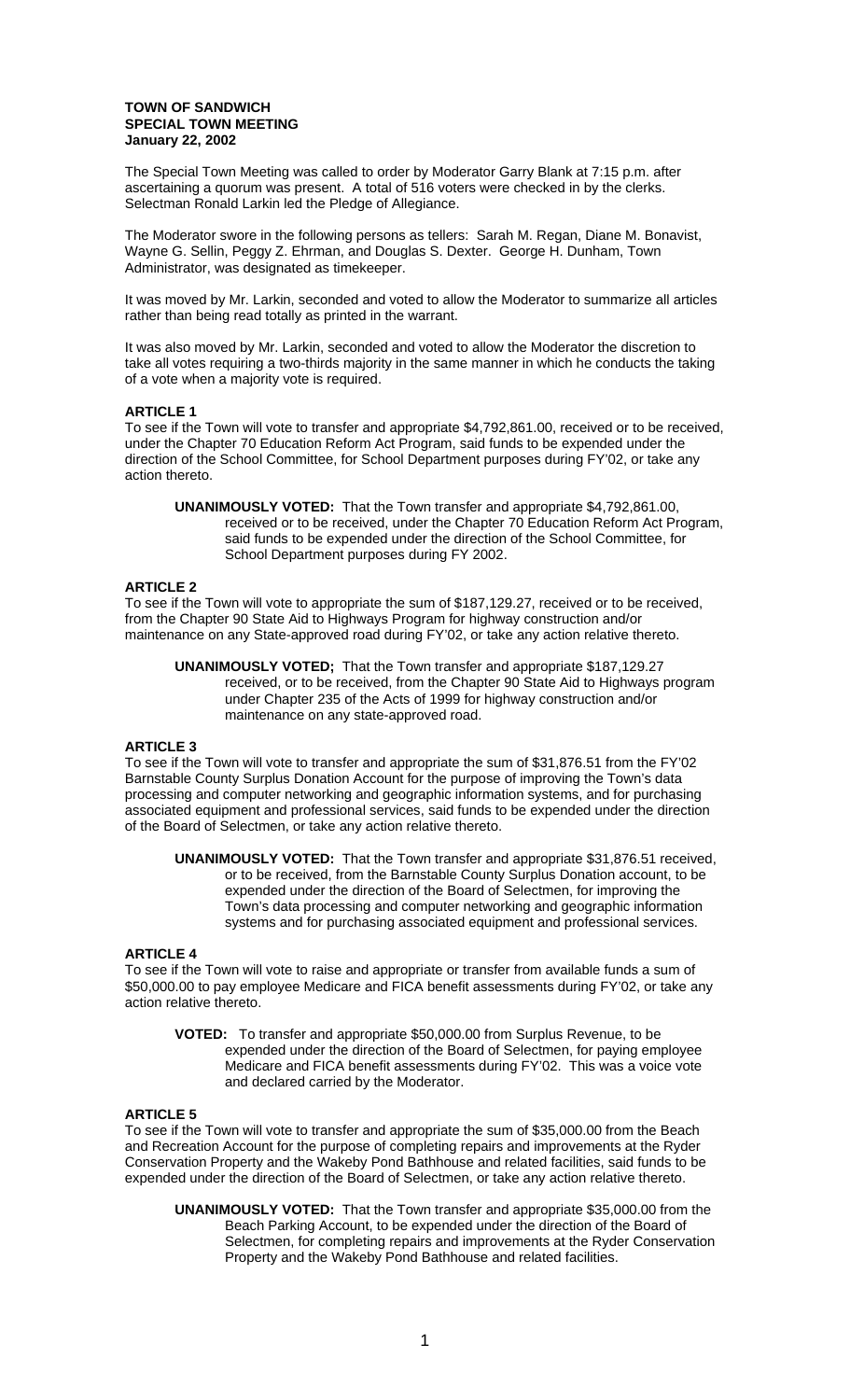# **ARTICLE 6**

To see if the Town will vote to transfer the sum of \$5,000.00 from the FY'01 capital budget appropriation originally appropriated for the purpose of installing a handicap access ramp at the 16 Jan Sebastian Drive office building as authorized at the 2000 Annual Town Meeting under Article 5 to be used for the purpose of completing repairs and improvements at the 16 Jan Sebastian Drive office building, said funds to be expended under the direction of the Board of Selectmen, or take any action relative thereto.

**UNANIMOUSLY VOTED:** That the Town transfer and appropriate \$5,000.00 from the Fiscal Year 2001 Capital Budget appropriation originally appropriated for the installation of a handicap access ramp at the 16 Jan Sebastian Drive office building to be reappropriated for completing repairs and improvements at the 16 Jan Sebastian Drive office building, said funds to be expended under the direction of the Board of Selectmen.

# **ARTICLE 7**

To see if the Town will vote to transfer and appropriate a sum of \$130,000.00 which was received as surety reimbursement for the Sandwich High School wastewater treatment system, to be expended under the direction of the School Building Committee, for the purpose of completing repairs and improvements to Sandwich High School as authorized by the November 17, 1997 Special Town Meeting under Article 12, or take any action relative thereto.

**UNANIMOUSLY VOTED:** That the Town transfer and appropriate \$130,000 received as surety reimbursement for the Sandwich High School wastewater treatment system, to be expended under the direction of the School Building Committee, for completing repairs and improvements to Sandwich High School authorized by the November 17, 1997 Special Town Meeting under Article 12.

### **ARTICLE 8**

To see if the Town will vote to raise and appropriate or transfer from available funds a sum of \$92,000.00, to be expended under the direction of the Board of Selectmen, for the purpose of providing the Town's matching share of a Coastal Zone Management Coastal Pollution Remediation grant for Town Neck drainage improvements and construction and for any additional costs incurred by the Town in completing the improvements, or take any action relative thereto.

**VOTED:** That the Town transfer and appropriate \$92,000.00 from Surplus Revenue, to be expended under the direction of the Board of Selectmen, for providing the Town's matching share of a Coastal Zone Management Coastal Pollution Remediation grant for Town Neck drainage improvements and construction and for any additional costs incurred by the Town in completing the improvements. This was a voice vote and declared carried by the Moderator.

### **ARTICLE 9**

To see if the Town will vote to reauthorize the Board of Selectmen to petition the Legislature for such approval as may be necessary from the Legislature pursuant to Article 97 of the Massachusetts Constitution to accomplish the land exchange between the Town and the Division of Fisheries and Wildlife that Town Meeting previously voted to approve on May 5, 1997 under Article 34 concerning two 3-acre parcels of land that are estimated to be of comparable value, or take any action relative thereto.

**UNANIMOUSLY VOTED:** That the Town reauthorize the Board of Selectmen to petition the Legislature for such approval as may be necessary from the Legislature pursuant to Article 97 of the Massachusetts Constitution to accomplish the land exchange between the Town and the Division of Fisheries and Wildlife that Town Meeting previously approved on May 5, 1997 under Article 34.

### **ARTICLE 10**

To see if the Town will vote to amend the Sandwich Town ByLaws, Section 3.45, Alarm System Use, by adding the following subpart thereto, or take any action relative thereto.

Part 7A. The owner of an alarm system that automatically summons the Fire Department shall install the required lock box at the time that the system is installed. As to any such alarm system installed prior to the effective date of this provision and for which a lock box was not and has not been installed, the owner shall install the required lock box within thirty (30) business days after adoption of this provision. Any owner who receives a written notice from the Fire Chief or his or her designee and fails or refuses to comply with this bylaw within thirty (30) business days after receipt of the notice shall be punished by a fine of \$300.00 per day until the lock box is installed.

When the motion was made and seconded by the Selectmen, the fine was reduced from \$300.00 per day to \$50.00 per day.

**VOTED:** That the Town amend the Sandwich Town ByLaws, Section 3.45, Alarm System Use, by adding Part 7A as follows: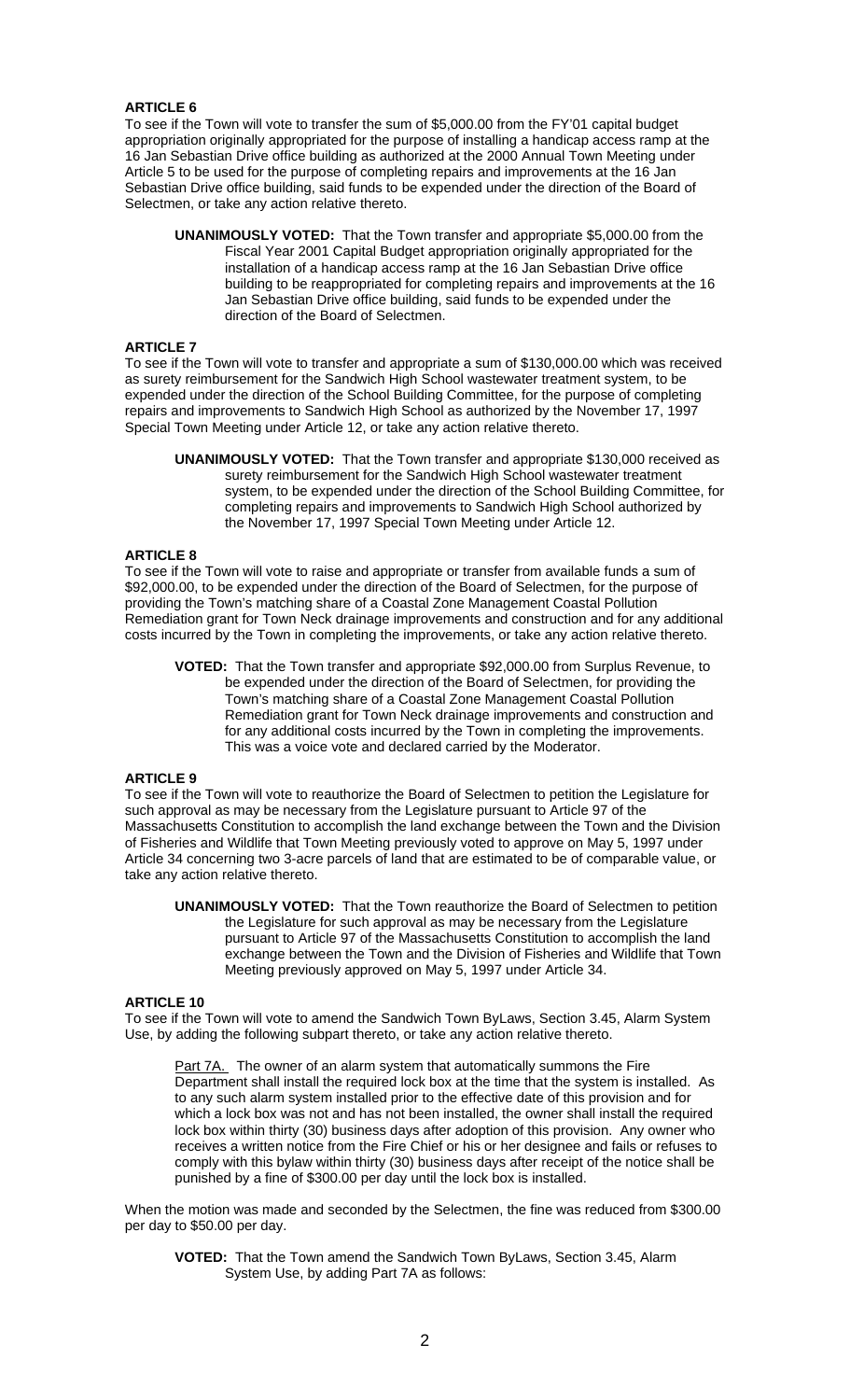Part 7A. The owner of an alarm system that automatically summons the Fire Department shall install the required lock box at the time that the system is installed. As to any such alarm system installed prior to the effective date of this provision and for which a lock box was not and has not been installed, the owner shall install the required lock box within thirty (30) business days after adoption of this provision. Any owner who receives a written notice from the Fire Chief or his or her designee and fails or refuses to comply with this bylaw within thirty (30) business days after receipt of the notice shall be punished by a fine of \$50.00 per day until the lock box is installed.

This was a voice vote and declared carried by the Moderator.

# **ARTICLE 11**

To see if the Town will vote to amend the Sandwich Protective Zoning ByLaws, Article IV, Section 4432, by deleting the phrase "eight (8) acres of land" and inserting the phrase "twice the lot area required in the district" in its place, or take any action relative thereto.

- **4432. Submission.** Proposed Cluster Developments shall comply with the "Cluster Development Special Permit Regulations" of the Sandwich Planning Board. A Cluster Development shall encompass at least eight (8) acres of land twice the lot area required in the district. A new or existing Cluster Development may include a Village Cluster, which meets the requirements of Section 4444 of the Sandwich Protective Zoning ByLaws. In the case of an application to amend an existing Cluster Special Permit to permit a Village Cluster, the procedures in Section 4440 through Section 4448 inclusive shall apply, except as to such materials as the Planning Board may waive as duplicative of materials previously submitted.
- **VOTED:** That the Town amend the Sandwich Protective Zoning ByLaws, Article IV, Section 4432, Cluster Development – Submission, by deleting the phrase "eight (8) acres of land" and inserting the phrase "twice the lot area required in the district" in its place as printed in the warrant under Article 11. This was a counted hand vote. The tally of 223 Yes and 160 No did not meet the required two-thirds vote and was declared **not carried** by the Moderator.

# **ARTICLE 12**

To see if the Town will vote to amend the Sandwich Protective Zoning ByLaws, Article IV, Section 4441 by deleting the word "units" and inserting the words "single-family" in lines one and two before the word "dwelling" and by adding the words "single-family dwellings" in place of the word "units" in the first and last line of Section 4441a. and in the second line of Section 4441b., or take any action relative thereto:

- **4441. Number of Single-Family Dwellings Units.** The maximum number of singlefamily dwellings units allowed in a Cluster Development shall be calculated as follows:
	- a.) The number of single-family dwellings units that could be constructed with a conventional grid subdivision that complies with the zoning in the district and the Subdivision Rules and Regulations of the Planning Board, and any other applicable laws or regulations of the Town and Commonwealth. A preliminary layout of a conventional grid subdivision meeting the above requirements shall be submitted to demonstrate the allowable number of units single-family dwellings.
	- b.) Where the Cluster Development includes more than one ownership and/or lies in more than one zoning district, the number of single-family units allowed shall be calculated as above for each district and summed to give an overall allowable total.
- **UNANIMOUSLY VOTED:** That the Town amend the Sandwich Protective Zoning ByLaws, Article IV, Section 4441, Cluster Development – Number of Dwelling Units, by deleting the word "units" and inserting the words "single-family" in lines one and two before the word "dwelling: and by adding the words "single-family dwellings" in place of the word "units" in the first and last line of Section 4441a. and in the second line of Section 4441b. as printed in the warrant under Article 12. Section 4441 will now read as follows:
	- **4441. Number of Single-Family Dwellings.** The maximum number of singlefamily dwellings allowed in a Cluster Development shall be calculated as follows:
		- a.) Equal the number of single-family dwellings that could be constructed with a conventional grid subdivision that complies with the zoning in the district and the Subdivision Rules and Regulations of the Planning Board, and any other applicable laws or regulations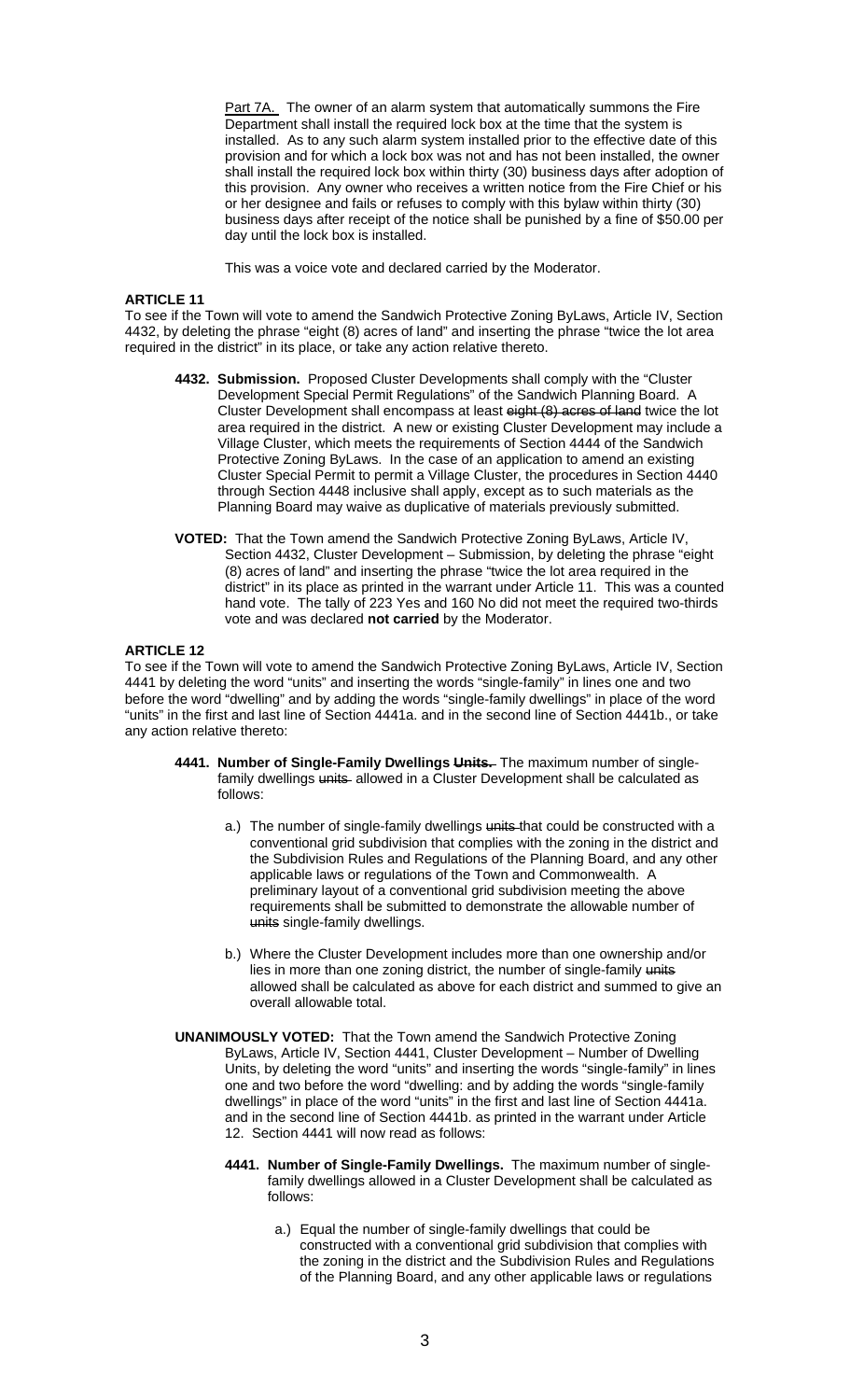of the Town and Commonwealth. A preliminary layout of a conventional grid subdivision meeting the above requirements shall be submitted to demonstrate the allowable number of single-family dwellings.

b.) Where the Cluster Development includes more than one ownership and/or lies in more than one zoning district, the number of singlefamily allowed shall be calculated as above for each district and summed to give an overall allowable total.

### **ARTICLE 13**

To see if the Town will vote to discontinue under Massachusetts General Laws Chapter 81, Section 21, to the extent that it may be a public way, that certain portion of West Meetinghouse Road, Sandwich, Massachusetts, that extends from the easterly line of the intersection of Crescent Hill Road and said West Meetinghouse Road to the Barnstable town boundary, and as shown on a plan entitled "Definitive Plan of Land of Great Hills East, Cluster Subdivision in Sandwich, MA for J. Kevin O'Haire, Trustee, Wings Farm Realty Trust, P. O. Box 444, East Sandwich, Mass. 02537 dated May 10, 2000, revised September 1, 2000, Scale: 1" = 60', Prepared by Advanced Technical Solutions, P. O. Box 99, East Sandwich, MA 02537, which Plan shall be attached to the Vote on this Article, or take any action relative thereto. (By petition)

After considerable discussion, Robert A. Burgmann moved that the article be indefinitely postponed.

**VOTED:** That the Town indefinitely postpone the article. This was a voice vote and declared carried by the Moderator.

### **ARTICLE 14:**

To see if the Town will vote to amend the Sandwich Protective Zoning ByLaws by adding Assessors Map No 6, Parcel No. 296 to the Wireless Telecommunications Overlay District or take any action relative thereto. (By petition)

**UNANIMOUSLY VOTED:** That the Town amend the Sandwich Protective Zoning ByLaws by adding Assessors Map No. 6, Parcel No. 296 to the Wireless Telecommunications Overlay District as printed in the warrant under Article 14.

### **ARTICLE 15:**

I as a citizen of Sandwich request a special town meeting to hear the following: Amendment to Article 40 (Prohibition of smoking in certain places within the town of Sandwich)

### Amendment to Section 4: Exceptions

Smoking shall be permitted in Bar and Pub type areas as to be determined by the Sandwich Board of Health, persons under the age of 18 shall be excluded from such areas. Furthermore, said areas shall conform to standards of separation and ventilation as set forth by the Sandwich Board of Health. (By Petition)

Michael P. MacNeil offered the following amendment to replace the motion: Exceptions: Smoking shall be permitted in Bars. Said areas shall be subject to Sandwich Board of Health Regulations Affecting Smoking In Certain Places, Section 3, Effective January 11, 1999. This amendment failed to carry 183 Yes, 185 No.

**VOTED:** That the Town amend the Sandwich Town ByLaws Chapter 10, Prohibition of Smoking in Certain Places within the Town of Sandwich, Section 10.4, Exceptions, by permitting smoking in Bar and Pub type areas as printed in the warrant under Article 15. This was a counted hand vote and was declared **not carried** by a vote of 159 Yes and 294 No.

The meeting was adjourned at 9:30 p.m.

I certify that this is a true record of the Special Town Meeting held on January 22, 2002.

Barbara J. Walling Town Clerk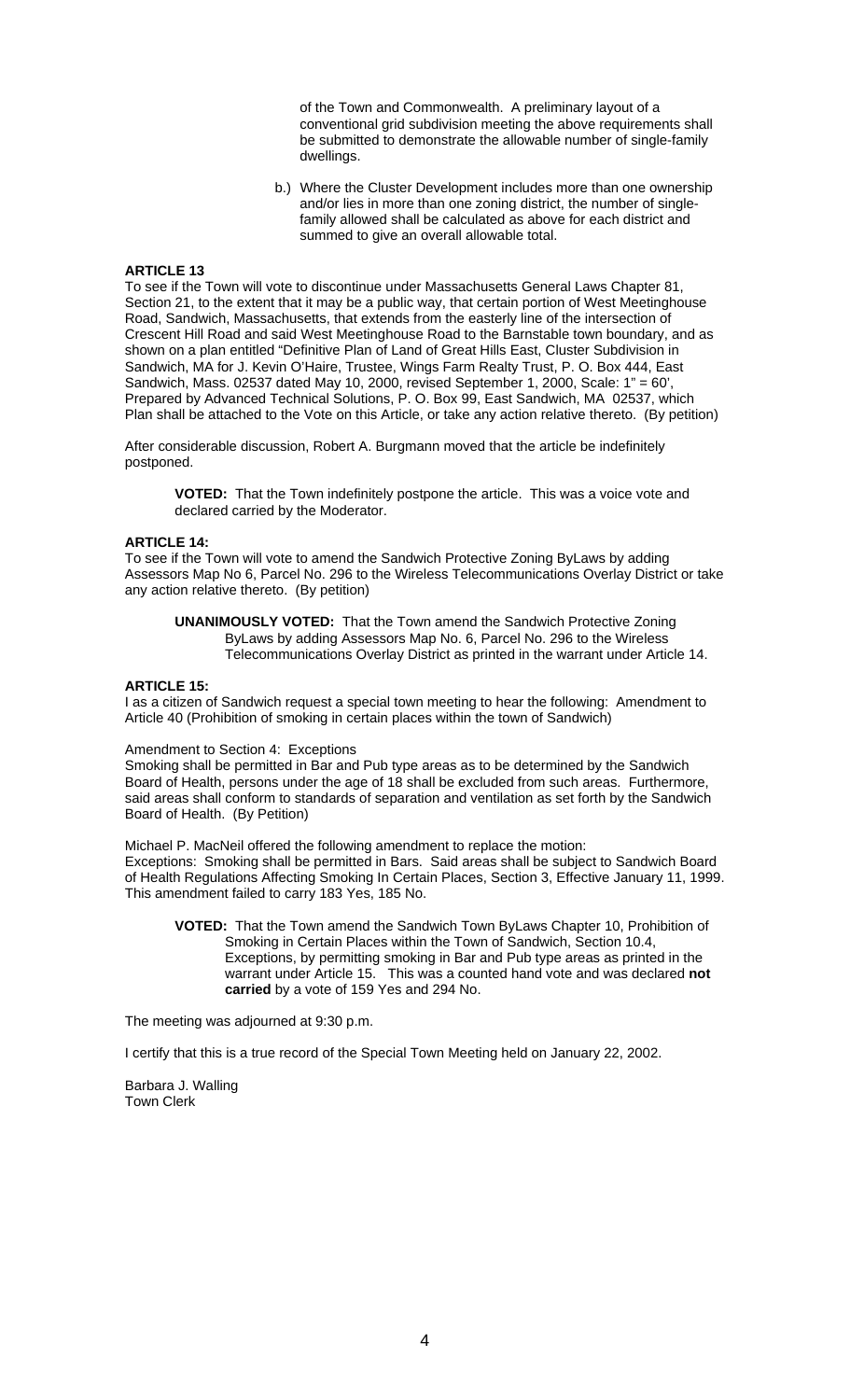### **TOWN OF SANDWICH 2002 ANNUAL TOWN MEETING May 6, 2002**

The Annual Town Meeting was called to order by Moderator Garry Blank at 7:21 p.m. after ascertaining a quorum was present. A total of 387 voters were checked in by the clerks. Regan Hiatt, Katherine Packard, and Julie Sears, students at Sandwich High School, sang "The Star Spangled Banner". Selectman Ron Larkin led the Pledge of Allegiance. Reverend John H. Thomas, retired pastor of St. John's Episcopal Church, gave the invocation.

The Moderator swore in the following persons as tellers: Elizabeth F. DeSaulniers, Walter T. Fagnant, Jr., John S Jillson, Richard H. Loring, and Susan L. Sundermeyer. Craig Sanderson was designated as timekeeper. Mr. Larkin paid tribute to Richard F. Judge, who is not seeking re-election as member of the Board of Selectman.

Mr. Larkin moved that the Moderator be allowed to summarize all articles rather than being read totally as printed in the warrant. It was seconded and carried.

Mr. Larkin moved to allow the Moderator the discretion to take all votes requiring a two-thirds majority in the same manner in which he conducts the taking of a vote when a majority vote is required. It was seconded and carried.

# **ARTICLE 1**

To see if the Town will vote to hear the reports of all Town Officers and Committees and to act thereon, or take any action relative thereto.

# **UNANIMOUSLY VOTED: That the Town accept the Report of all Town Officers and Committees as printed in the 2001 Annual Town Report.**

### **ARTICLE 2**

To see if the Town will vote to authorize the Board of Selectmen to apply for and expend any available grants during Fiscal Year 2003, or take any action relative thereto.

#### **UNANIMOUSLY VOTED: That the Town authorize the Board of Selectmen to apply for and expend any available grants during Fiscal Year 2003. This was a voice vote and declared unanimous by the Moderator.**

### **ARTICLE 3**

To see if the Town will vote to fix the salaries of all Elected Officers for Fiscal Year 2003 in accordance with the following list, as provided in M.G.L. c. 41, §108, or take any action relative thereto.

| 450.00        |
|---------------|
| 1,500.00 each |
| 2,000.00      |
| 1,000.00 each |
| 1,500.00      |
| 46,113.00     |
| 46,113.00     |
|               |

**UNANIMOUSLY VOTED: That the Town fix the salaries of all elected officers for Fiscal Year 2003 according to the following:** 

| <b>Moderator</b>            | 450.00        |
|-----------------------------|---------------|
| Selectmen (4)               | 1,500.00 each |
| <b>Chairman - Selectmen</b> | 2,000.00      |
| Assessors (2)               | 1,000.00 each |
| <b>Chairman Assessors</b>   | 1,500.00      |
| <b>Tax Collector</b>        | 46,113.00     |
| <b>Town Clerk</b>           | 46,113.00     |

### **ARTICLE 4**

Move that the Town hear the report of the Finance Committee and raise and appropriate the sum of \$31,150,310.00 to defray Town expenses for the Fiscal Year July 1, 2002 to June 30, 2003 as itemized below in the column entitled FY'03 Total, or take any action relative thereto. The amounts set forth herein shall not be exceeded except upon the reduction of a corresponding amount from elsewhere within the budget.

S. Michael Baker, Chairman of the Finance Committee gave the **Finance Committee Budget Message as follows: The budget being presented for FY'03 is influenced by several factors beyond the control of local government, including:**

- • **An anticipated 10% reduction in state aid to local cities and towns**
- • **Level funded state aid for education (Chapter 70 aid)**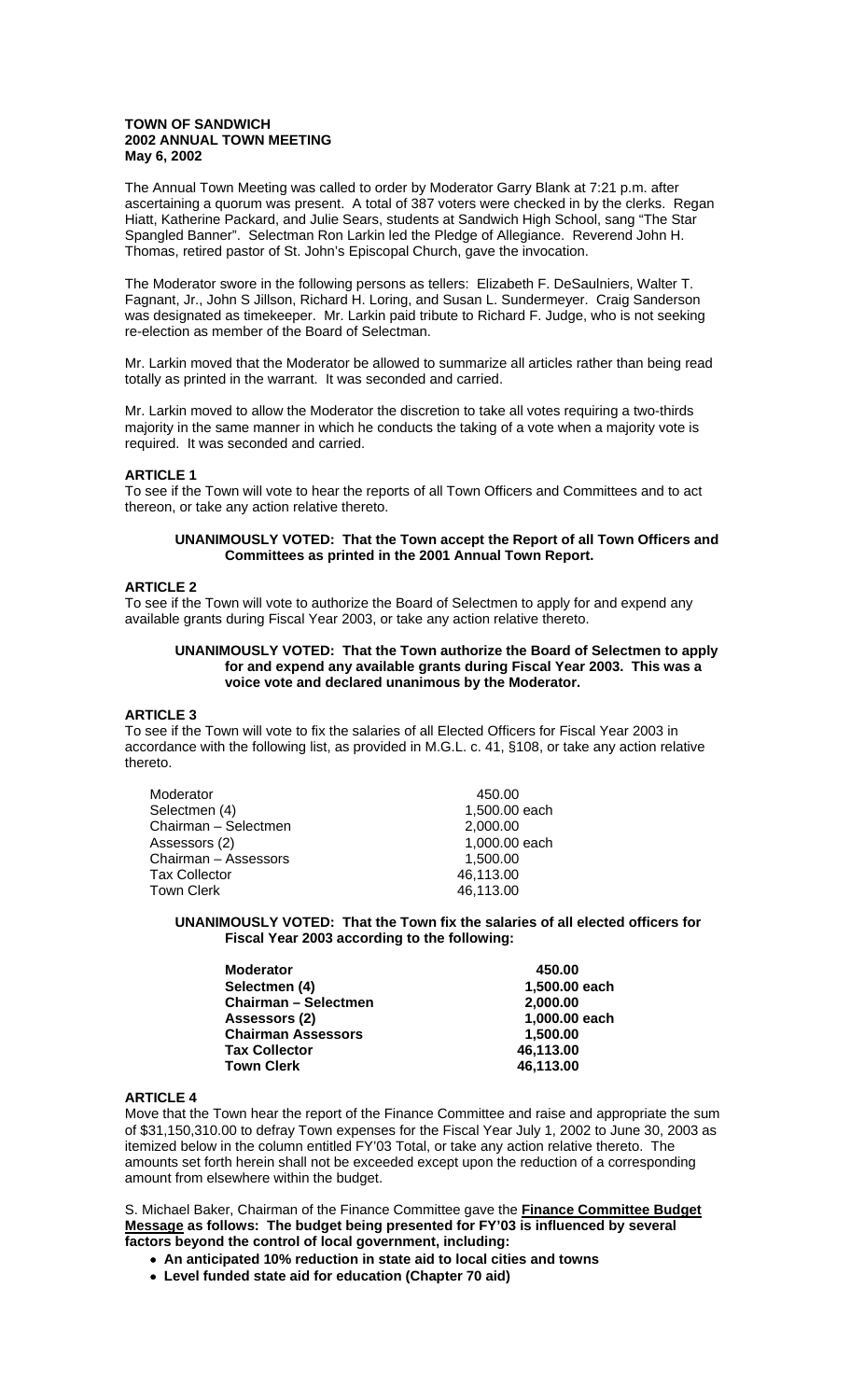- • **A substantial increase in the employee benefit assessments for town employees**
- • **An outlook for FY'04 that appears to be at least as challenging as FY'03**

**The Finance Committee recommends approval of the FY'03 operating budget in the amount of \$31,150,310 as presented in the Annual Town Meeting warrant. Included in the total is a 2% increase in both the School Department and General Government appropriations. This proposal represents the joint efforts of the Town Administrator, the Board of Selectmen, the School Committee and Department Heads in arriving at a budget that continues to provide essential services, meets the town's obligations to its employees, avoids the use of reserves that may be needed in the future and does not require an override. If the assumptions made regarding state assistance are correct, there should be little change in the average real estate tax bill.** 

**The School Committee has presented a budget that anticipates no increase in state aid and a minimal 2% increase in local funding. The resulting overall increase of 1.4% is the smallest in recent memory, at a time when the school population continues to grow. This budget provides for the maintenance of current programs and staffing at the expense of technology improvements, the acquisition of equipment, and professional development. There is no capacity in this budget to absorb additional cuts or expenses. If the state reduces Chapter 70 aid, or special education costs increase more than is anticipated, reductions in personnel are likely. This budget ensures that we will continue to rank well below other Cape Cod towns in per pupil expenditures for education and well below the state average, a situation we will be unable to remedy without additional state aid.** 

**The increase of 2% in the general government budget includes a \$100,000 addition to the insurance account resulting from higher expected premiums for liability insurance. The remaining increase of \$123,000 (1.25%) is insufficient to cover contractual salary increases, requiring cuts in most departments. Savings were achieved by leaving unfilled positions vacant, reducing part-time and seasonal hours and by reducing or eliminating operating expenses. The result is a general government operating budget increase that should cost the average taxpayer less than \$20 while the town continues to maintain essential government services.** 

**The Finance Committee also recommends approval of a number of other financial warrant articles. The Capital Improvement Planning Committee is requesting a capital budget of \$400,000, equal to the amount approved in FY'02. They have also recommended that up to \$400,000 be set aside from the capital portion of the Stabilization Fund to cover the cost of installing the new septic system at the Wing School which the Dept. of Environmental Protection has required. A portion of the Stabilization Fund was set aside several years ago to be used for large capital expenditures of an emergency nature which could not be funded from the operating budget, and this is an appropriate use of that resource.** 

**As noted earlier, employee benefit assessments have risen 22% or \$1.2 million, with the largest increase coming in health insurance premiums. This increase alone will absorb virtually all of the revenue raised from the allowed 2.5% addition to the tax levy and from new growth. However, anticipated increases in local receipts and other income, combined with the discipline imposed on the operating budget, should help to maintain taxes at or near their current level.** 

**Debt service remains at approximately the same level as FY'02, but the amount needed to be raised through taxation in order to meet that obligation should be reduced when the state reimburses the town \$1.2 million for High School construction debt. A delay in last year's payment forced the town to raise taxes to meet debt service that the state was expected to cover. This year the town expects to receive reimbursement for both FY'02 and FY'03, reducing the average tax bill by approximately \$120. However, if the State fails to make the promised payment due to the current budget crisis, the Town will once again be forced to raise the amount needed to service debt and no such reduction will be possible.** 

**A number of financial articles deal with requests to transfer balances from existing accounts in order to establish reserves for FY'03. This budget contains a number of uncertainties, not the least of which is the expected level of state support for local government and for the schools in FY'03 and beyond. These reserve accounts are intended to provide some insurance against those uncertainties. Notable among the articles is one to re-appropriate a portion of the funds raised by the fire department override in FY'02. This article proposes that a total of \$325,000 be transferred to the reserve fund and to a special account established to fund the open position of Deputy Chief should it become feasible to do so. The Finance Committee joins the Board of Selectmen in supporting this article.** 

**Preparing a budget for FY'03 that provides essential services to the public while being sensitive to the needs of the taxpayers was a challenging task. Indications are that FY'04 will be even more difficult. The Finance Committee feels that the interests of the residents of the town are best served by a public and collaborative budget process that involves all**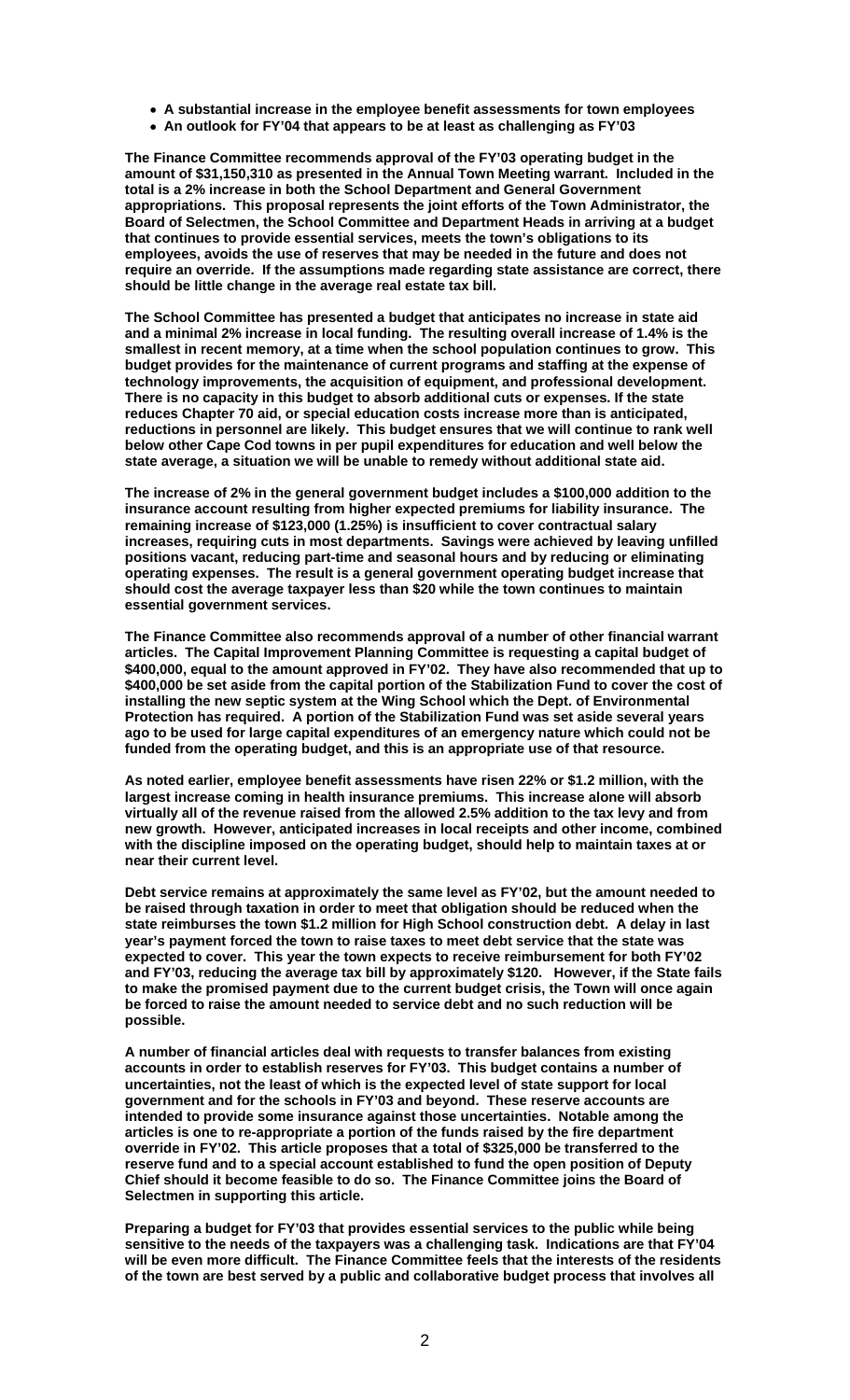**local government agencies. That happened this year. Our hope is that it will continue to happen in the future.** 

# **FY'03 BUDGET TOTALS**

|                  |                                      | <b>APPROPRIATION</b> | <b>RECOMMENDED</b>              |
|------------------|--------------------------------------|----------------------|---------------------------------|
| No.              | <b>Department</b>                    | FY'02 Total          | FY '03 Total                    |
| 114              | Moderator                            | 450                  | 450                             |
| 122              | Selectmen                            | 89,356               | 92,452                          |
|                  | Wage Adjust./Personnel               | 34,965               | 86,728                          |
| 123              | <b>Town Administrator</b>            | 177,101              | 160,877                         |
| 131              | <b>Finance Committee</b>             | 2,200                | 2,200                           |
| 135              | Accounting                           | 163,413              | 163,962                         |
| 141              | Assessing                            | 270,428              | 273,887                         |
| 145              | Treasurer                            | 142,609              | 143,657                         |
| 146              | <b>Tax Collector</b>                 | 159,581              | 174,130                         |
| 147              | <b>Tax Title</b>                     | 30,000               | 30,000                          |
| 151<br>152       | Legal                                | 157,000              | 177,000                         |
| 161              | Human Resources<br><b>Town Clerk</b> | 86,722<br>101,718    | 87,871                          |
| 162              | Elections & Registrations            | 39,820               | 110,157<br>62,294               |
| 171              | <b>Natural Resources</b>             | 105,690              | 98,973                          |
| 175              | Planning & Development               | 163,947              | 114,837                         |
| 188              | <b>Recreation Center</b>             | 7,450                | 5,500                           |
| 189              | <b>JSD Building</b>                  | 24,245               | 17,550                          |
| 190              | <b>Town Buildings</b>                | 7,500                | 26,250                          |
| 193              | <b>Town Hall</b>                     | 19,840               | 15,540                          |
| 194              | <b>Town Hall Annex</b>               | 19,640               | 15,540                          |
| 195              | <b>Town Reports</b>                  | 10,000               | 15,000                          |
| 196              | <b>Bind Town Records</b>             | 1,500                | 1,500                           |
| 197              | Data Processing                      | 151,000              | 229,077                         |
|                  | <b>Total 100s</b>                    | 1,966,175            | 2,105,432                       |
| <u>No.</u>       | <b>Department</b>                    | FY'02 Total          | FY'03 Total                     |
| $\overline{210}$ | <b>Police Department</b>             | 2,336,696            | 2,446,441                       |
| 220              | Fire Department (+ AF)               | 2,812,179            | 2,696,373                       |
| 241              | Inspections                          | 175,222              | 191,824                         |
| 244              | Weights & Measures                   | 2,545                | 2,545                           |
| 291              | <b>Emergency Management</b>          | 945                  | 480                             |
| 294              | Forest Warden                        | 1,200                | 1,200                           |
| 297              | <b>Bourne Shellfish</b>              | 4,000                | 4,000                           |
| 299              | <b>Greenhead Fly</b><br>Total 200s   | 1,500<br>5,334,287   | 1,500<br>$\overline{5,}344,363$ |
|                  |                                      |                      |                                 |
| 300              | <b>School Department</b>             | 18,628,917           | 19,001,496                      |
| 313              | <b>UCCRTS</b><br>Total 300s          | 770,973              | 785,077                         |
|                  |                                      | 19,399,890           | 19,786,573                      |
| 410              | DPW - Engineering                    | 142,926              | 143,990                         |
| 420              | DPW - Highways                       | 796,461              | 736,575                         |
| 421              | Snow & Ice                           | 250,000              | 250,001                         |
| 424              | Streetlights                         | 32,500               | 32,500                          |
| <u>435</u>       | DPW - Sanitation                     | 890,485              | 895,211                         |
|                  | Total 400s                           | 2,112,372            | 2,058,277                       |
| 510              | <b>Health Department</b>             | 136,279              | 135,485                         |
| 522              | <b>Nursing Department</b>            | 118,941              | 89,634                          |
| 523              | Social Worker                        | $\mathbf 0$          | 29,393                          |
| 541              | Council on Aging                     | 97,462               | 99,068                          |
| 543              | <b>Veterans Services</b>             | 29,233               | 30,480                          |
| 544              | Human Services Building              | 23,950               | 15,640                          |
| 547              | <b>Disabilities Commission</b>       | 1,500                | 1,500                           |
|                  | Total 500s                           | 407,365              | 401,200                         |
| 610              | Library                              | 608,878              | 620,399                         |
| 629              | Youth Task Force                     | 2,000                | 2,000                           |
| 630              | <b>Recreation Department</b>         | 67,235               | 66,414                          |
| 650              | DPW - Parks                          | 217,291              | 242,612                         |
| 670              | Archives                             | 8,000                | 9,100                           |
| 671              | Hoxie House / Grist Mill             | 12,115               | 12,115                          |
| 693              | <b>Memorial Day</b>                  | 1,200                | 1,200                           |
| 694              | <b>Historic District</b>             | 9,500                | 9,500                           |
|                  | Total 600s                           | 926,219              | 961,340                         |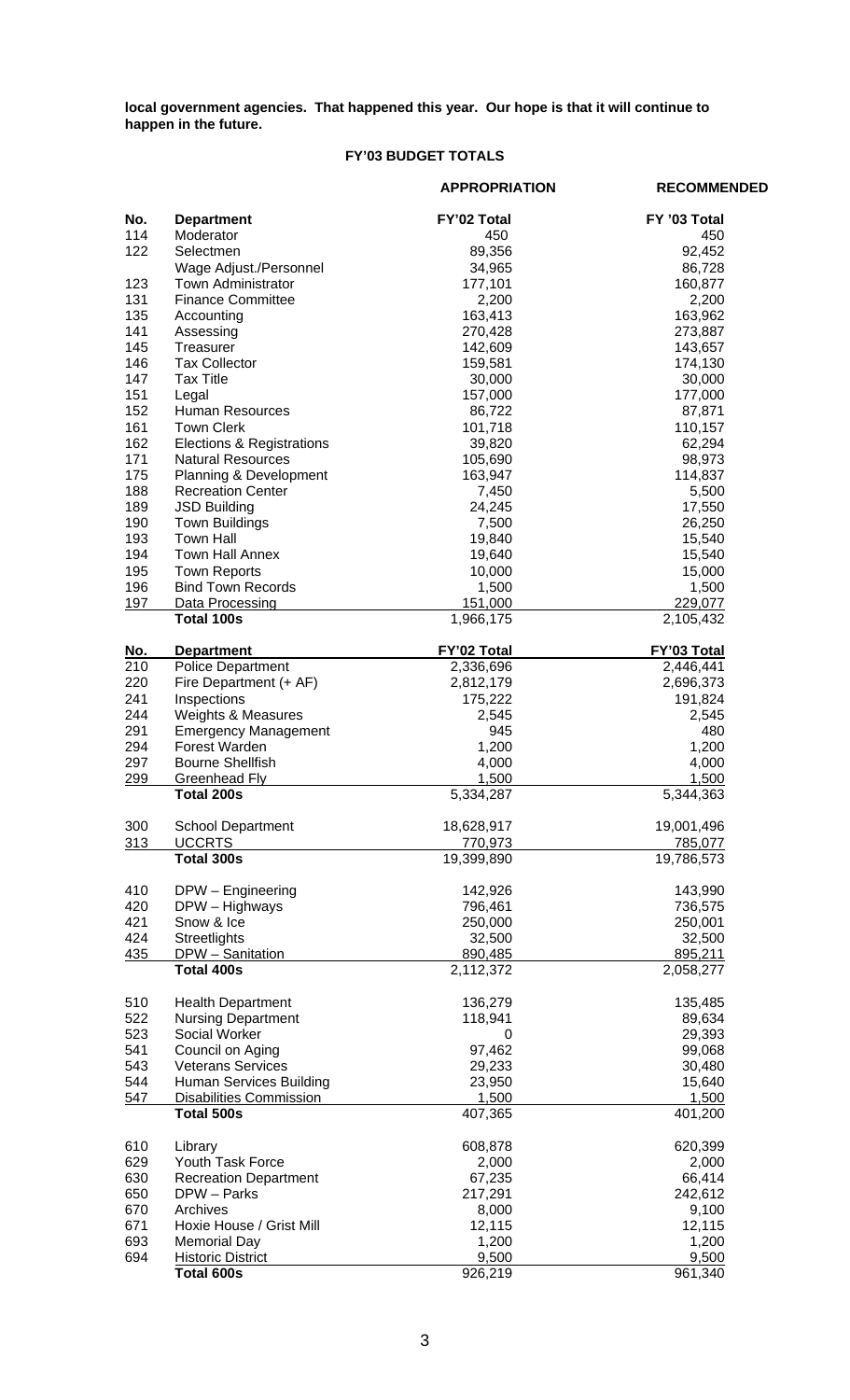| 940 | Insurance  | 394.500 | 493.125 |
|-----|------------|---------|---------|
|     | Total 900s | 394.500 | 493.125 |
|     |            |         |         |

# **TOTAL TOWN BUDGET 30,540,808 31,150,310**

Mr. George H. Dunham, Town Administrator, announced that an error occurred in the printing of the budget, and no money would be appropriated for the Youth Task Force rather than the \$2,000.00 printed in the budget for FY'03.

Mr. John W. DeNaples, Chairman of the Sandwich Youth Task Force moved to restore funding to the Sandwich Youth Task Force (629) in the amount of \$2,000.00 as it is shown in the warrant by moving a corresponding amount of money from other accounts as follows:

The Library Account (610) was supposed to be raised in this article by \$11,521.00 to \$620,399. Change that appropriation to \$619,511. or \$888. less than shown in the warrant. The DPW-Parks Department (650) was supposed to be raised in this article by \$25,321. to \$242,612. Change that appropriation to \$241,500. or \$1,112 less than shown in the warrant. All other departments in the 600 group would remain the same.

The amendment was seconded and failed on a voice vote.

Mr. Richard Bradley moved to amend the Town Budget in order to restore the deleted Sandwich Youth Task Force Fund by taking \$2,000. from the Reserve Fund. This motion was ruled out of order by Town Counsel.

 Mr. Bradley then moved to amend the Town Budget in order to restore the deleted Sandwich Youth Task Force Fund by taking \$2,000. from Article 17 of the warrant. This motion was also ruled out of order by Town Counsel.

Mr. DeNaples moved to amend the Town Budget to restore funding in the Sandwich Youth Task Force (629) in the amount of \$2,000. as it is shown in the warrant by moving a corresponding amount of money from the Legal account (151). This amendment passed by a counted hand vote of **175 Yes** and **80 No.**

The budget as amended was then voted.

### **VOTED: That the Town hear the report of the Finance Committee and raise and appropriate \$30,778,310.00 and transfer and appropriate \$372,000.00 from the Ambulance Fund to defray Town expenses for the Fiscal Year 2003, to be divided among the various departments as printed in the Warrant and as amended. This was a voice vote and declared carried by the Moderator.**

# **ARTICLE 5**

To see if the Town will vote to raise and appropriate or transfer from available funds a sum of money for the payment of Principal on Loans, or take any action relative thereto.

### **UNANIMOUSLY VOTED: That the Town raise and appropriate \$3,730,200.00 and transfer and appropriate \$84,800.00 from Surplus Revenue for the payment of principal on loans for FY 2003.**

# **ARTICLE 6**

To see if the Town will vote to raise and appropriate or transfer from available funds a sum of money for the payment of Interest on Loans, or take any action relative thereto.

#### **UNANIMOUSLY VOTED: That the Town transfer and appropriate \$2,360,337.00 from surplus revenue and transfer and appropriate \$250,000.00 from the golf course income account for the payment of interest on loans for FY 2003.**

# **ARTICLE 7**

To see if the Town will vote to raise and appropriate or transfer from available funds a sum of money for the payment of Interest on Loans and Principal on Loans from the Cape Cod Land Bank account as authorized by Chapter 293 of the Acts of 1998, and to raise and appropriate or transfer from available funds the sum of \$20,000.00, to be expended under the direction of the Board of Selectmen, for the purpose of paying any incidental expenses related to the Cape Cod Land Bank account, or take any action relative thereto.

**UNANIMOUSLY VOTED: That the Town transfer and appropriate \$591,906.00 for the payment of principal and interest on loans from the Cape Cod Land Bank account as authorized by Chapter 293 of the Acts of 1998 and to transfer and appropriate \$20,000.00 from the Land Bank Account, to be expended under the direction of the Board of Selectmen for paying any incidental expenses related to the Cape Cod Land Bank Account.**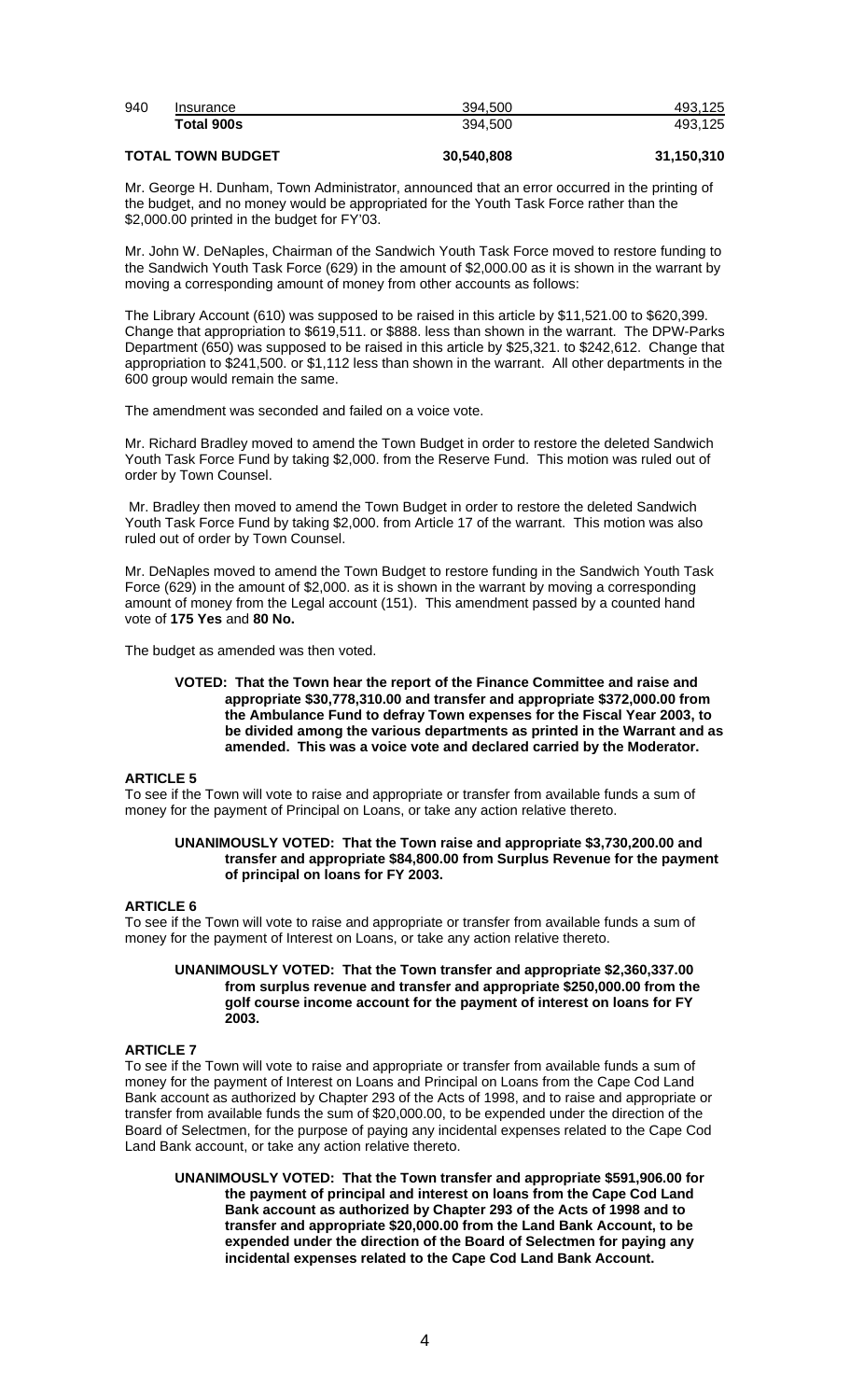## **ARTICLE 8**

To see if the Town will vote to appropriate the sum of money, received or to be received, from the Chapter 90 State Aid to Highways Program for highway construction and/or maintenance on any State approved road during FY'03, or take any action relative thereto.

#### **UNANIMOUSLY VOTED: That the Town appropriate money received, or to be received, from the Chapter 90 State Aid to Highways Program for highway construction and/or maintenance on any State approved road during FY 2003.**

### **ARTICLE 9**

To see if the Town will vote to transfer and appropriate \$4,792,861.00, received or to be received, under the Chapter 70 Education Reform Act Program, said funds to be expended under the direction of the School Committee, for School Department purposes during FY'03, or take any action relative thereto.

#### **VOTED: That the Town transfer and appropriate up to \$4,792,861.00 received, or to be received, under the Chapter 70 Education Reform Act Program, said funds to be expended under the direction of the School Committee for School Department purposes during FY 2003. This was a voice vote and declared carried by the Moderator.**

# **ARTICLE 10**

To see if the Town will vote to raise and appropriate or transfer from available funds a sum of \$1,513,486.00 to pay employee benefit assessments as listed below, or take any action relative thereto.

| Medicare / FICA                     | 290,000.00   |
|-------------------------------------|--------------|
| <b>County Retirement Assessment</b> | 1,223,486.00 |

### **UNANIMOUSLY VOTED: That the Town raise and appropriate \$1,513,486.00 to pay employee benefit assessments as follows:**

| <b>Medicare/FICA</b>     | 290,000.00   |
|--------------------------|--------------|
| <b>County Retirement</b> | 1,223,486.00 |

# **ARTICLE 11**

To see if the Town will vote to transfer and appropriate the sum of \$22,000.00 from the Cemetery Trust Fund Account to the FY'03 Department of Public Works Parks, Buildings and Grounds Division operating budget, to be expended under the direction of the Board of Selectmen, for the purpose of maintaining the Town's cemeteries and grounds, or take any action relative thereto.

**UNANIMOUSLY VOTED: That the Town transfer and appropriate \$22,000.00 from the Cemetery Trust Fund account to the FY 2003 Parks, Buildings and Grounds Division of the Department of Public Works, to be expended under the direction of the Board of Selectmen for maintaining the Town's cemeteries and grounds.** 

# **ARTICLE 12**

To see if the Town will vote to transfer and appropriate money received or to be received from the State Aid to Libraries Account to the FY'03 Library operating budget, to be expended under the direction of the Board of Selectmen, or take any action relative thereto.

### **UNANIMOUSLY VOTED: That the Town transfer and appropriate \$22,948.39 from the money received, or to be received, from the State Aid to Libraries Account to the FY 2003 Library operating budget, said funds to be expended under the direction of the Board of Selectmen.**

### **ARTICLE 13**

To see of the Town will vote to raise and appropriate or transfer from available funds a sum of \$250,000.00 to establish the Reserve Account for FY'03, or take any action relative thereto.

### **VOTED: That the Town transfer and appropriate \$60,000.00 from the FY 1999 Overlay Reserve and \$190,000.00 from the FY 2000 Overlay Reserve to establish a Reserve Account for FY 2003. This was a voice vote and declared carried by the Moderator.**

### **ARTICLE 14**

To see if the Town will vote to transfer the sum of \$325,000.00 from the FY'02 Fire Department operating budget to be reappropriated for the purposes of adding \$245,000.00 to the FY'03 Reserve Fund and \$80,000.00 to the FY'03 Fire Department operating budget, or take any action relative thereto.

**UNANIMOUSLY VOTED: That the Town transfer and appropriate \$325,000.00 from**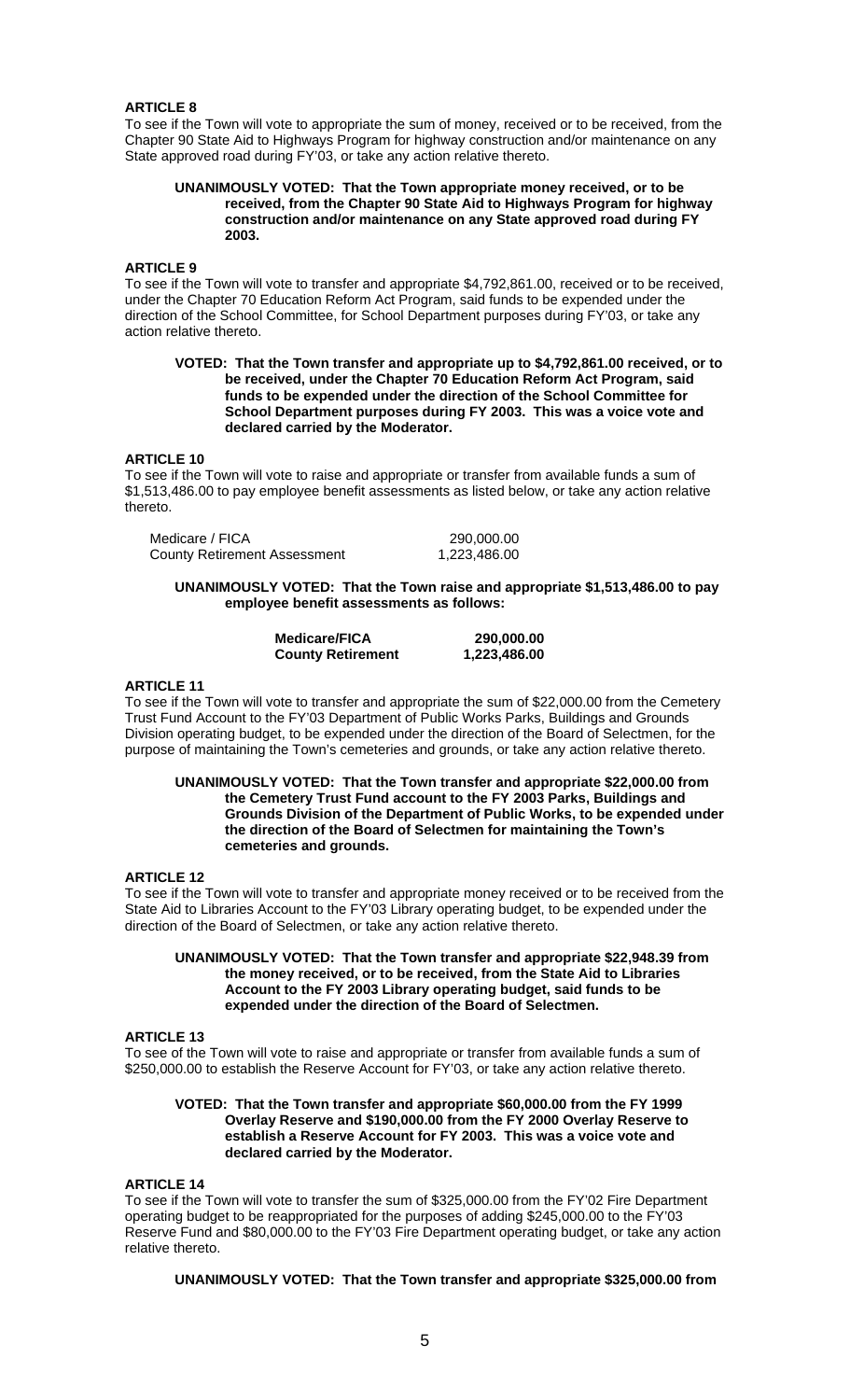#### **the FY 2002 Fire Department operating budget for the purpose of adding \$245,000.00 to the FY 2003 Reserve Account and \$80,000.00 to the FY 2003 Fire Department operating budget.**

### **ARTICLE 15**

To see if the Town will vote to hear the report of the Capital Improvement Planning Committee, and further, to see if the Town will vote to raise and appropriate or transfer from available funds a sum of \$400,000.00, to be expended under the direction of the Board of Selectmen, for the purpose of purchasing and repairing equipment, vehicles, and buildings, and providing related services in accordance with the following list, with any unexpended balance for each item identified below to be placed in the Building/Capital Purchases account to be expended under the direction of the Board of Selectmen:

| <b>Foster Road Culvert Repairs</b>     | 50,000.00 |
|----------------------------------------|-----------|
| Police Data Processing Upgrade         | 60,000.00 |
| DPW Salt / Sand Shed                   | 40,000.00 |
| DPW Refuse Vehicle (Lease Purchase)    | 31,500.00 |
| DPW Aerial Lift (Lease Purchase)       | 40,000.00 |
| DPW Elm Tree Management                | 11,000.00 |
| Fire Department Ambulance Chassis      | 71,000.00 |
| Fire Department Haz-Mat Trailer        | 18,300.00 |
| Natural Resources Boat Motor           | 7,500.00  |
| <b>Nursing Department Improvements</b> | 1,800.00  |
| <b>Building / Capital Purchases</b>    | 68,900.00 |

# **And further,**

Transfer the sum of \$67,579.18 from the following list of unexpended balances to Surplus Revenue to be reappropriated for the purpose of purchasing and repairing equipment, vehicles, and buildings, and providing related services listed above:

| Assessing Microfilming                      | 7,500.00  |
|---------------------------------------------|-----------|
| Microfilm Records                           | 828.40    |
| <b>Recreation Building Property Repairs</b> | 233.43    |
| <b>JSD Inside Painting</b>                  | 19.73     |
| <b>Comfort Station Repairs</b>              | 56.07     |
| Human Services Building Repairs             | 14.43     |
| <b>Fire Station Roof Repairs</b>            | 3,109.06  |
| <b>Police Electric Repairs</b>              | 1,090.78  |
| <b>Police Carpeting</b>                     | 36.00     |
| <b>Fire Copier</b>                          | 720.00    |
| Fire Combustible Gas Monitor                | 1,629.56  |
| Fire - Forestdale Station Repairs           | 688.69    |
| <b>Inspections Copier</b>                   | 207.00    |
| <b>Animal Control Vehicle Purchase</b>      | 39.00     |
| Animal Control Radio Purchase               | 312.87    |
| <b>Engineering Copier</b>                   | 91.50     |
| <b>Engineering Vehicle Purchase</b>         | 1,716.30  |
| DPW - Town Garage Repairs                   | 27.07     |
| DPW Mower Purchase                          | 1,427.38  |
| Road Takings - 2000                         | 1.00      |
| Road Takings - 2001                         | 9.00      |
| <b>DPW Sanitation Trailer Purchase</b>      | 2,133.46  |
| <b>DPW Landfill Cover Material</b>          | 707.29    |
| <b>HSB Exterior Painting / Repairs</b>      | 108.63    |
| <b>Recreation Sailboat Purchase</b>         | 304.61    |
| Parks Vehicle Purchase                      | 185.98    |
| Wastewater / Sewerage Account               | 44,381.94 |

### **And further,**

Transfer and reappropriate the sum of \$100,000.00 from FY'02 operating budgets for the purpose of purchasing and repairing equipment, vehicles, and buildings, and providing related services listed above; or take any action relative thereto.

The Report of the Capital Improvement Planning Committee was given, as follows: My name is Susan James and I am the Chairman of the Capital Improvement Planning Committee. Committee members have worked diligently this past year, considering capital requests from various departments and monitoring progress on the building maintenance and repairs approved at the Fall Special Town Meeting. I am pleased to report that, with the very capable assistance of the personnel at the Department of Public Works, the first year schedule of maintenance has been reviewed, prioritized, and evaluated, and work has begun. In the way of most repair programs, some cost estimates have come in below what was budgeted and some above. Several projects have been completed, some are waiting for final bids, and some are waiting for good weather to begin.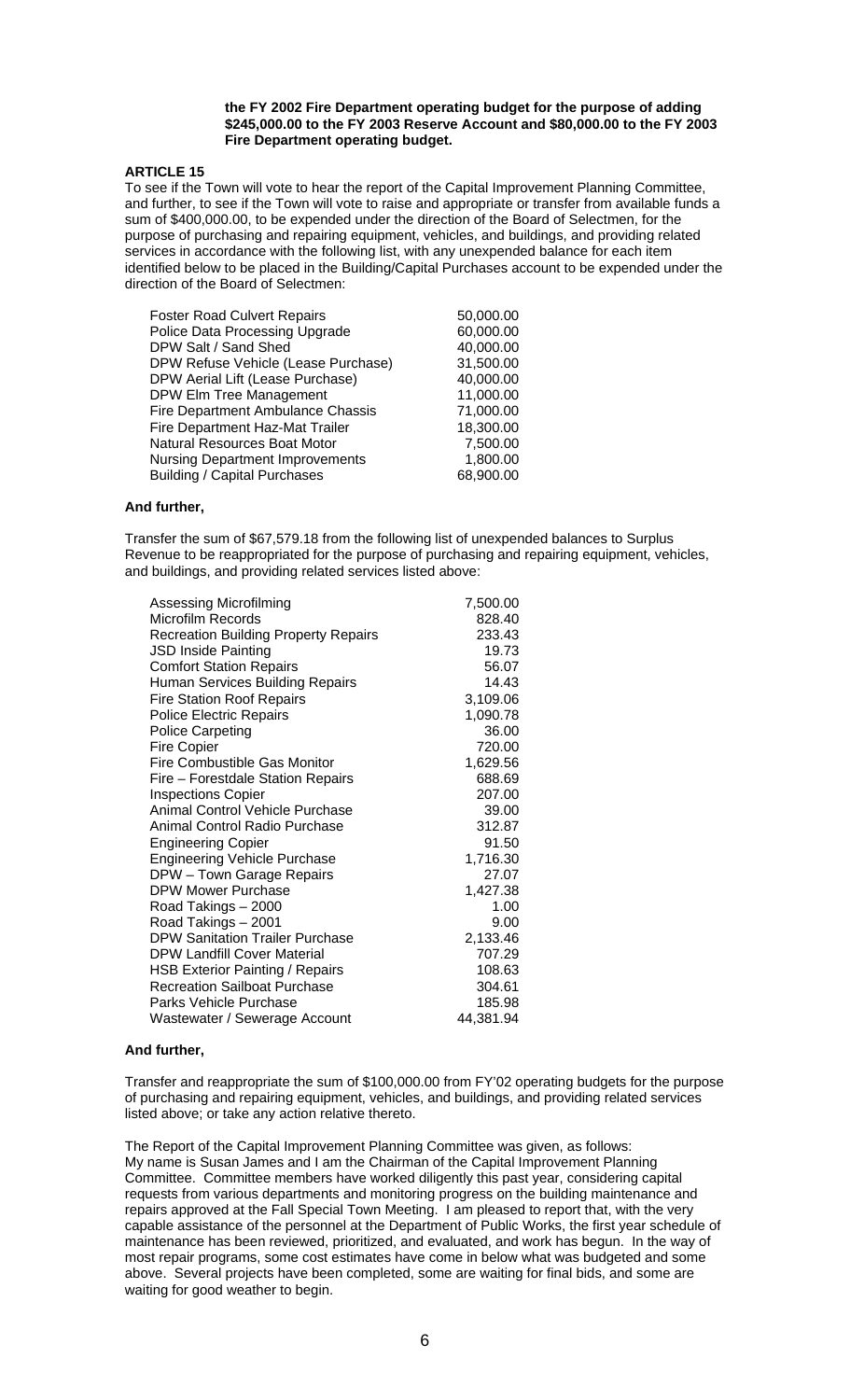The capital planning process was a little more difficult this year because of financial constraints, but department heads demonstrated their usual positive collaboration in forming the final capital budget. Article 15 in your Warrant represents a total capital budget of \$400,000. This includes transfers of unexpended balances from previously approved capital items and a transfer from the Ambulance Fund. Article 16, also unanimously approved by the Capital Improvement Planning Committee, is a request for up to \$400,000. for the purposes of upgrading the septic and wastewater management system at the Henry T. Wing School. This is a project that is being mandated by DEP and funded through a transfer from the Capital Stabilization Fund.

During the year, requests from department heads for various capital items have been reviewed and approved by the Committee. These include items such as structural improvements to conservation buildings and specialized vehicles for the DPW. Ongoing requests, such as additional funds for road maintenance, have not been considered because of the present fiscal constraints. I would like to thank Committee members for their commitment to this process and for a job well done. Respectfully submitted, Susan R. James.

 **UNANIMOUSLY VOTED: That the Town hear the report of the Capital Improvement Planning Committee and to transfer and appropriate \$400,000.00 to be expended under the direction of the Board of Selectmen, for purchasing and repairing equipment, vehicles and buildings, and providing related services in accordance with the list printed in the Warrant under Article 15, and to meet said appropriation, the following transfers be made: \$67,579.18 in unexpended balances as printed in the Warrant under Article 15, \$90,000.00 from unexpended balances in the Snow and Ice Account, \$10,000.00 from the FY 2002 Reserve Fund and \$232,420.82 from the FY 1999 Overlay Reserve.** 

### **ARTICLE 16**

To see if the Town will vote to raise and appropriate or transfer from available funds a sum of money, to be expended under the direction of the Board of Selectmen, for the purpose of upgrading the septic and wastewater management system at the Henry T. Wing School, or take any action relative thereto.

### **UNANIMOUSLY VOTED: That the Town transfer and appropriate up to \$400,000.00 from the Stabilization Fund for upgrading the septic and wastewater management system at the Henry T. Wing School, said funds to be expended under the direction of the Board of Selectmen.**

# **ARTICLE 17**

To see if the Town will vote to raise and appropriate or transfer from available funds the sum of \$21,200.00, to be expended under the direction of the Board of Selectmen, to fund various Social Service Programs for services to be performed for and on behalf of Sandwich residents as listed below, or take any action relative thereto.

| Independence House                 | 6,400.00 |
|------------------------------------|----------|
| Legal Services of Cape Cod         | 2,000.00 |
| Nauset Workshop                    | 1,500.00 |
| Gosnold / Children's Services      | 6,000.00 |
| <b>Special Olympics</b>            | 400.00   |
| Cape Cod Child Development         | 1,200.00 |
| <b>Sight Loss Services</b>         | 600.00   |
| <b>Upper Cape AIDS Council</b>     | 1,850.00 |
| Big Brothers / Big Sisters         | 500.00   |
| <b>Consumer Assistance Council</b> | 250.00   |
| <b>Elder Services</b>              | 500.00   |

 **UNANIMOUSLY VOTED: That the Town raise and appropriate \$21,200.00 to fund various Social Service programs for services to be performed for and on behalf of Sandwich residents and as printed in the Warrant under Article 17.** 

### **ARTICLE 18**

To see if the Town will vote to transfer and appropriate the FY'02 income from the Hoxie House and Grist Mill for the FY'03 operation and maintenance of the Hoxie House and Grist Mill, including salaries and expenses, to be expended under the direction of the Board of Selectmen, or take any action relative thereto.

**UNANIMOUSLY VOTED: That the Town transfer and appropriate \$35,000.00 from the FY 2002 income from the Hoxie House and Grist Mill for the FY 2003 operation and maintenance of the Hoxie House and Grist Mill, including salaries and expenses, to be expended under the direction of the Board of Selectmen.**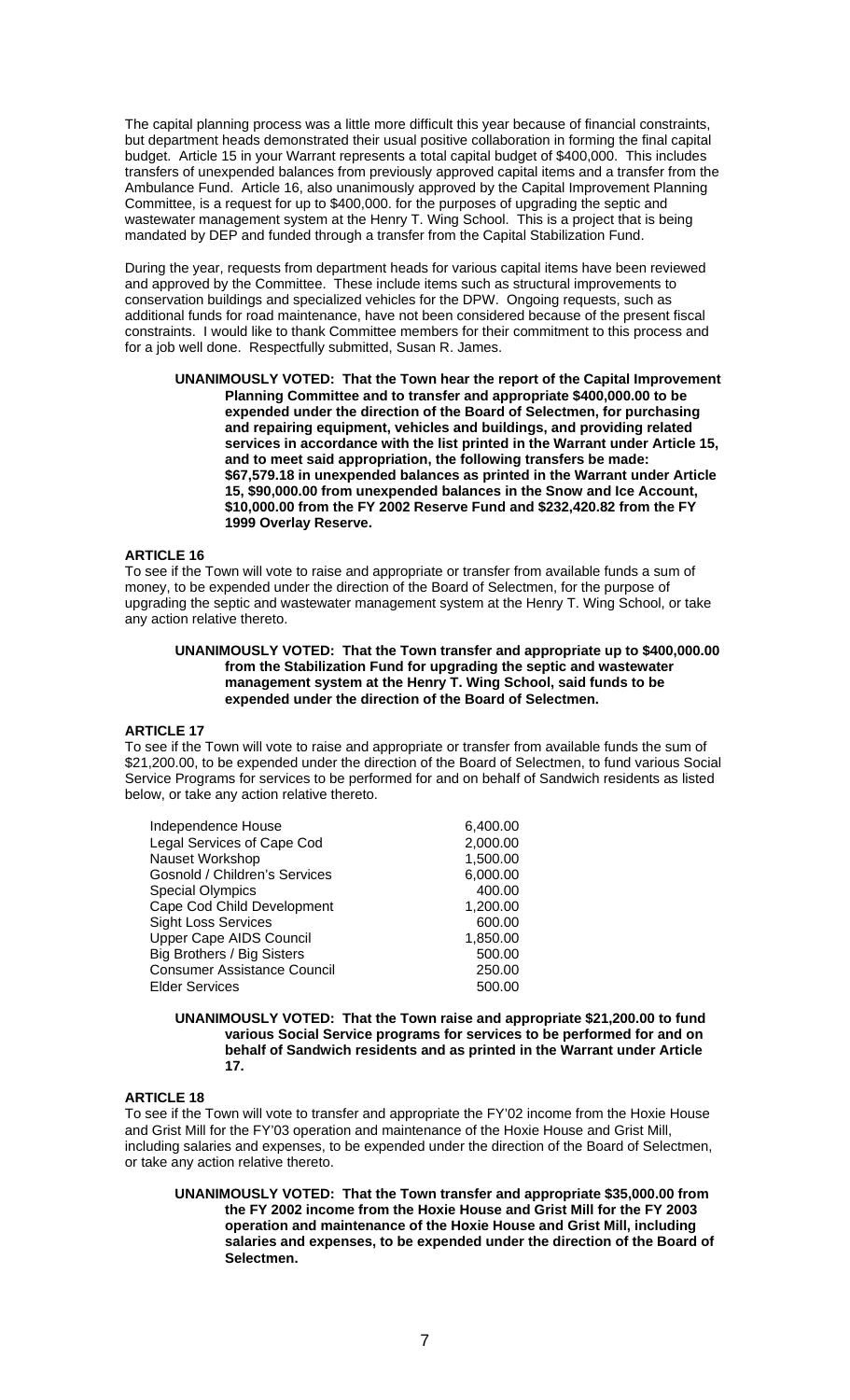### **ARTICLE 19**

To see if the Town will vote to transfer and appropriate a sum of \$15,458.00, to be expended under the direction of the Board of Selectmen, to be paid to the Town of Barnstable for the residents of Sandwich to have beach privileges at Sandy Neck Beach, or take any action relative thereto.

### **UNANIMOUSLY VOTED: That the Town transfer and appropriate \$15,458.00 from the Beach Parking Account, to be expended under the direction of the Board of Selectmen, to be paid to the Town of Barnstable for the residents of Sandwich to have beach privileges at Sandy Neck Beach.**

#### **ARTICLE 20**

To see if the Town will vote to transfer and appropriate the sum of \$48,195.00, to be expended under the direction of the Board of Selectmen, from the Beach and Recreation Account for the purpose of providing FY'03 Recreation Department, Natural Resources Department and beach cleaning services in accordance with the following list, or take any action relative thereto.

| <b>Recreation Department</b>        | 40,695.00 |
|-------------------------------------|-----------|
| <b>Natural Resources Department</b> | 5.000.00  |
| <b>Beach Cleaning Services</b>      | 2,500.00  |

**UNANIMOUSLY VOTED: That the Town transfer and appropriate \$48,195.00 from the Beach Parking account, to be expended under the direction of the Board of Selectmen, for the following:** 

| <b>Recreation Department</b>   | \$40,695.00 |
|--------------------------------|-------------|
| <b>Natural Resources</b>       | 5.000.00    |
| <b>Beach Cleaning Services</b> | 2.500.00    |

# **ARTICLE 21**

To see if the Town will vote to hear the report of the Board of Selectmen on the acquisition and operation of Sandwich Hollows Golf Club, or take any action relative thereto.

Ron Larkin gave the following Report on Sandwich Hollows Golf Club:

Last June a temporary subcommittee was created with representation from the Board of Selectmen, Finance Committee and Golf Advisory Committee to review the operation of Sandwich Hollows Golf Club, focusing on the financial performance of the course and its various financial obligations, particularly the \$450,000 annual debt service.

One of the subcommittee's recommendations was to have the Selectmen present a report to Town Meeting to update the public on the financial status of the Golf Department, the Board's ongoing commitment to operating the course, and to reaffirm the Town's wise decision to purchase Sandwich Hollows and the contiguous open space in 1999.

As was predicted in the financial analysis conducted prior to acquiring the course, the department has operated at a deficit in terms of making sufficient funds to cover all of its operating and capital expenses as well as the \$450,000 annual debt service. Initially, some funds to pay for the debt service were taken from the additional \$1.75 million the Town borrowed to make capital improvements at the facility and cover any operating shortfalls. In FY'02, the course made sufficient revenue to cover all of its operating expenses and pay \$110,000 of the land acquisition debt. The remaining \$340,000 in debt was funded by the Town and approved at last May's Annual Town Meeting. For FY'03 the course will pay \$250,000 of its debt service, a substantial increase over FY'02, with the remainder coming from taxation. This practice meets the subcommittee's short term financial recommendation.

Based on a realistic projection of Golf Department revenues and expenses, it is anticipated that around FY'07, the course will be making sufficient funds to cover its operating expenses, some capital expenses, and its debt service. A copy of this forecast is now being projected on the screen. Projected FY'02 revenues have increased 29 per cent over FY'01 with future revenues expected to increase 8 per cent annually while estimated expenses increase 5 per cent. The total number of rounds played for FY'02 is expected to exceed 34,000 with a goal of reaching 40,000 by FY'07. If these benchmarks are attained, it is likely that the course will be covering all of its operating expenses and debt service. The only expenses not expected to be covered at this point are major capital projects, such as upgrading the course's irrigation system.

In addition to numerous improvements made at the facility itself, including clubhouse renovations, course improvements and a new driving range, several financial oversight procedures have been implemented. The department budget undergoes the same scrutiny as all other departments through the Finance Committee and Selectmen. In addition, starting next year all major capital expenses greater than \$10,000 will be reviewed by the Capital Improvement Planning Committee and go through the same internal ranking process that all other departments do.

While it was not anticipated that any Town funds would be used for making debt service payments, the Town has had to use some of its own money to pay debt. Recent trends have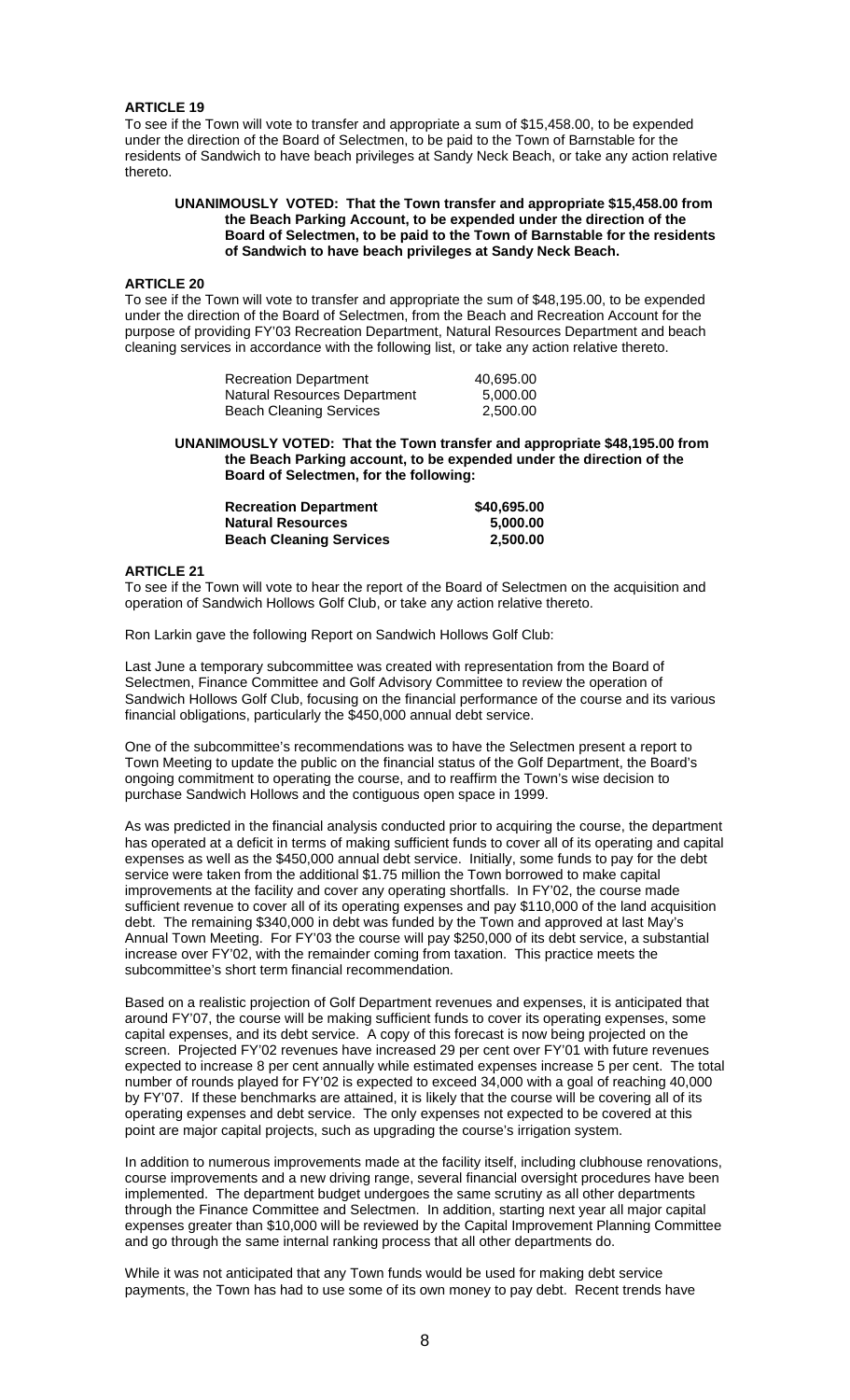shown that the amount the Town contributes toward the debt should decrease over time and eventually stop. Even though town funds have been used when they were not originally anticipated, the Selectmen and Finance Committee still feel the purchase was a very wise investment and one the Town would do again if presented the opportunity.

All of the reasons why the land was originally purchased from Verbon Trust still hold true. A total of 471 acres was acquired, 218 acres using Land Bank funds and 253 acres using golf proceeds and some Town funds. In addition to the recreational benefits for Sandwich residents, seventyfive approved house lots were prevented from construction with a projected \$580,000 annual savings in School Department expenses alone—far more than the debt service for the golf course. Portions of the property have also shown potential for future public water supplies and the land abuts more than 500 acres of the Maple Swamp conservation property. The acquisition benefited many diverse segments of the Town's population and has made a strong, positive statement about the Town's quality of life.

Other recommendations of the subcommittee that have been addressed include the development of a long range financial plan which was presented to the Finance Committee and Selectmen this winter and clarifying a single point of accountability for the golf course. The Golf Director has the day-to-day responsibility for overseeing course operations under the direction of the Town Administrator, a structure similar to all other municipal departments.

In conclusion, I would like to thank the members of the former subcommittee—Chairman Linda Calmes, Patty Nelson, Mike Baker, Mark Haney, Bill Burbank, Bill Diedering and Hank Sennott for their efforts and recommendations. I would also like to acknowledge the hard work and expertise of current Golf Director Mick Herron, former Director Greg Martzolf, Golf Superintendent Dave Polidor, and the entire staff at Sandwich Hollows for their efforts in making Sandwich Hollows a valued public facility and for the substantial improvements they have completed and will continue to make. Thank you.

### **UNANIMOUSLY VOTED: That the Town hear the Report of the Board of Selectmen on the acquisition and operation of Sandwich Hollows Golf Club.**

# **ARTICLE 22**

To see if the Town will vote in accordance with the provisions of M.G.L. c. 44, §53F1/2 to raise and appropriate or transfer from available funds a sum of money, to be expended under the direction of the Board of Selectmen, for the purpose of establishing the FY'03 operating budget for Sandwich Hollows Golf Club, or take any action relative thereto.

### **VOTED: That the Town transfer and appropriate \$1,104,755.00 to be expended under the direction of the Board of Selectmen for establishing the FY 2003 operating budget for the Sandwich Hollows Golf Club.**

#### **ARTICLE 23**

To see if the Town will vote to raise and appropriate or transfer from available funds a sum of money, to be expended under the direction of the Board of Selectmen, for the purpose of continuing the Senior Volunteer Tax Credit Program under the provisions of M.G.L. c.59, §5K during FY'03, or take any action relative thereto.

### **VOTED: That the Town raise and appropriate \$2,500.00, to be expended under the direction of the Board of Selectmen, to continue the Senior Volunteer Tax Credit Program under the provisions of M.G.L., Chapter 59, Section 5K during FY 2003. This was a voice vote and declared carried by the Moderator.**

# **ARTICLE 24**

To see if the Town will vote to raise and appropriate or transfer from available funds a sum of \$49,208.00, to be expended under the direction of the Board of Selectmen, for the purpose of funding the FY'03 Sandwich Promotions Fund as established under Chapter 227 of the Acts of 1997, or take any action relative thereto.

### **VOTED: That the Town transfer and appropriate \$49,208.00 from the Sandwich Promotions Fund, to be expended under the direction of the Board of Selectmen, for funding the FY 2003 Sandwich Promotions Fund as established under Chapter 227 of the Acts of 1997. This was a voice vote and declared carried by the Moderator.**

### **ARTICLE 25**

To see if the Town will vote to accept the provisions of G.L. c.33, §59, which addresses military leave for Town employees who are members of the armed forces of the Commonwealth and members of a reserve component of the armed forces of the United States, or take any action relative thereto.

Patrick J. Clougher moved to amend the article to include Federal Law rather than State Law for reserve personnel. The amendment was ruled out of order by the Moderator on advice from Town Counsel.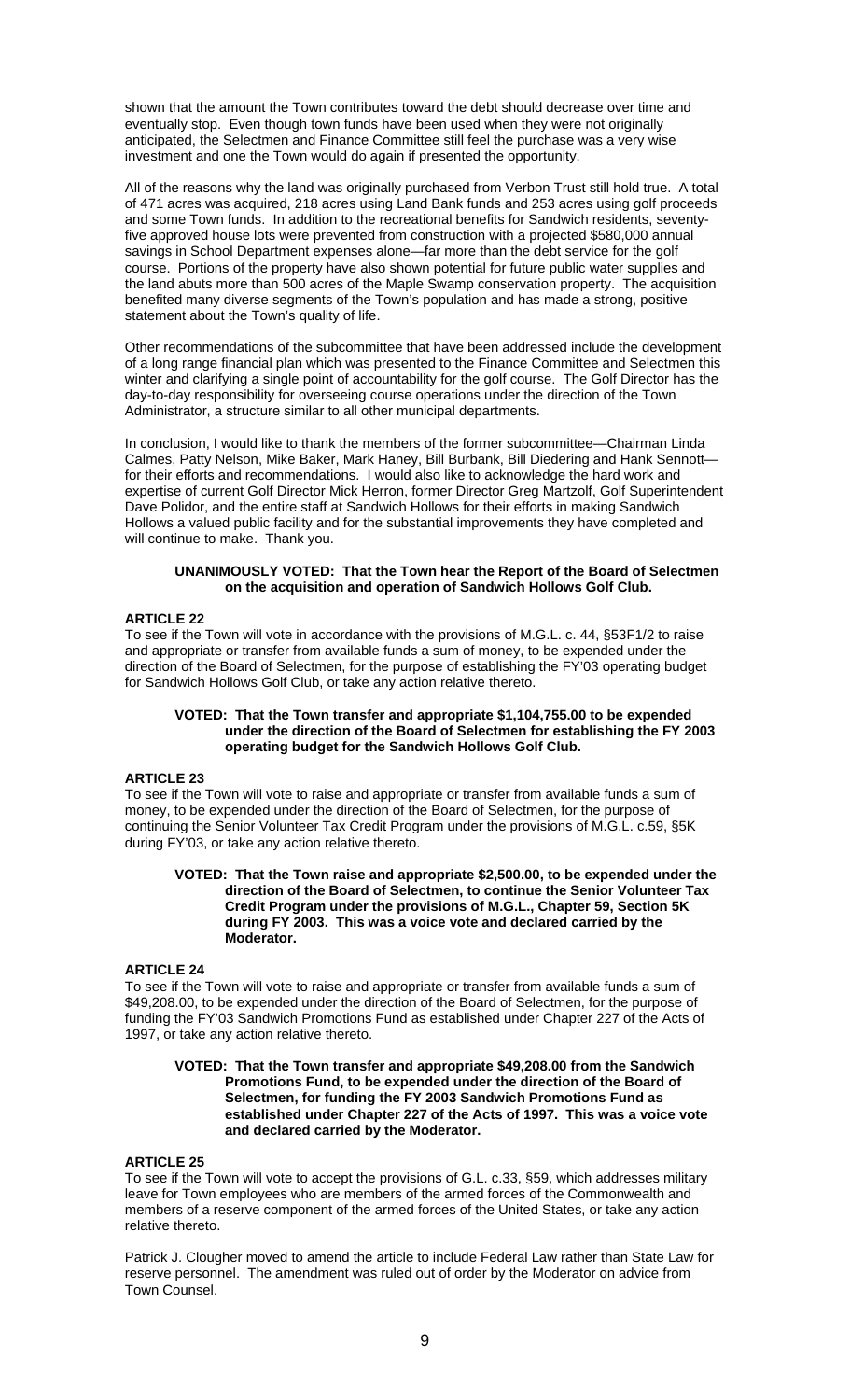#### **UNANIMOUSLY VOTED: That the Town accept the provisions of M.G.L., Chapter 33, Section 59, which addresses military leave for town employees who are members of the Armed Forces of the Commonwealth and members of a Reserve Component of the Armed Forces of the United States.**

# **ARTICLE 26**

To see if the Town will vote to:

1. Authorize the Board of Selectmen and Conservation Commission to acquire all or portions of six parcels of land off Kiahs Way and Service Road owned by P. A. Landers, Inc. consisting of 133.77 acres more or less, shown as Assessors Map No. 27, Lots 2, 3, 6, and 8 and as Assessors Map No. 33, Lot 61 and as Assessors Map No. 39, Lot 146, as shown on a plan entitled "Landers/Town of Sandwich Land Exchange" dated April 15, 2002 prepared by Atlantic Design Engineers, L.L.C., P.O. Box 1051, Sandwich, MA 02563 on file in the Town Clerk's office, said parcels to be under the care, custody, control and management of the Conservation Commission to be held for conservation purposes;

### And further,

2. Transfer the care, custody, control and management of six parcels of land off Kiahs Way consisting of 68.45 acres more or less, shown as Assessors Map No. 27, Lots 4, 5, 7, 9 and 10 and as Assessors Map No. 32, Lot 57, as shown on a plan entitled "Landers/Town of Sandwich Land Exchange" dated April 15, 2002 prepared by Atlantic Design Engineers, L.L.C., P.O. Box 1051, Sandwich, MA 02563 on file in the Town Clerk's office, from the Conservation Commission held for conservation purposes to the Board of Selectmen to be held for the purpose of conveyance to P. A. Landers, Inc., and to authorize the Board of Selectmen to convey all or portions of said parcels to P. A. Landers, Inc. in consideration for the acquisition of all or portions of the parcels identified in Part 1 of this article which will be simultaneously conveyed to the Town from P. A. Landers, Inc., on such terms and conditions as the Board of Selectmen determines to be in the best interests of the Town provided that a minimum of two acres of conservation land are acquired for every one acre conveyed;

# And further,

3. Authorize the Board of Selectmen to petition the General Court for a special act authorizing the land exchange pursuant to Article 97 of the Massachusetts Constitution;

or take any action relative thereto.

Robert S. Jones moved that Article 26 be postponed until the next Special or Annual Town Meeting and that the Selectmen present, at that time, an independent and impartial professional real estate appraisal addressing the economic worth to P. A. Landers, Inc. of the land proposed to be transferred to Landers as opposed to the economic worth to the Town of Sandwich of the land proposed to be conveyed to the Town and to be used for conservation purposes only. The motion was seconded and failed by a hand vote of **117 Yes and 152 No.** 

The main motion was then voted.

**VOTED: That the Town authorize the Board of Selectmen and Conservation Commission to acquire all or portions of six parcels of land off Kiahs Way and Service Road owned by P. A. Landers, Inc. consisting of 133.77 acres more or less; and further transfer the care, custody, control and management of six parcels of land off Kiahs Way consisting of 68.45 acres more or less from the Conservation Commission held for conservation purposes to the Board of Selectmen to be held for the purpose of conveyance to P. A. Landers, Inc., all as printed in the Warrant under Article 26; and further authorize the Board of Selectmen to petition the General Court for a Special Act authorizing the land exchange pursuant to Article 97 of the Massachusetts Constitution and notwithstanding the requirements of General Law, Chapter 30B, the Uniform Procurement Act. This was a voice vote and declared carried by the Moderator.** 

# **ARTICLE 27**

To see if the Town will vote to amend General Bylaw Chapter 1, §1.20 by deleting Section 1.20 in its entirety which currently reads as follows, or take any action relative thereto.

At any Regular or Special Town Meeting, the vote upon any article authorizing the expenditure of the sum of \$500,000.00 or more for the acquisition, construction, or improvement of any lands or buildings or equipment shall be taken by written ballot.

**VOTED: That the Town amend the Town General Bylaws, Chapter 1, Section 1.20 by deleting Section 1.20 in its entirety and as printed in the Warrant under Article 27. This was a voice vote and declared carried by the Moderator.**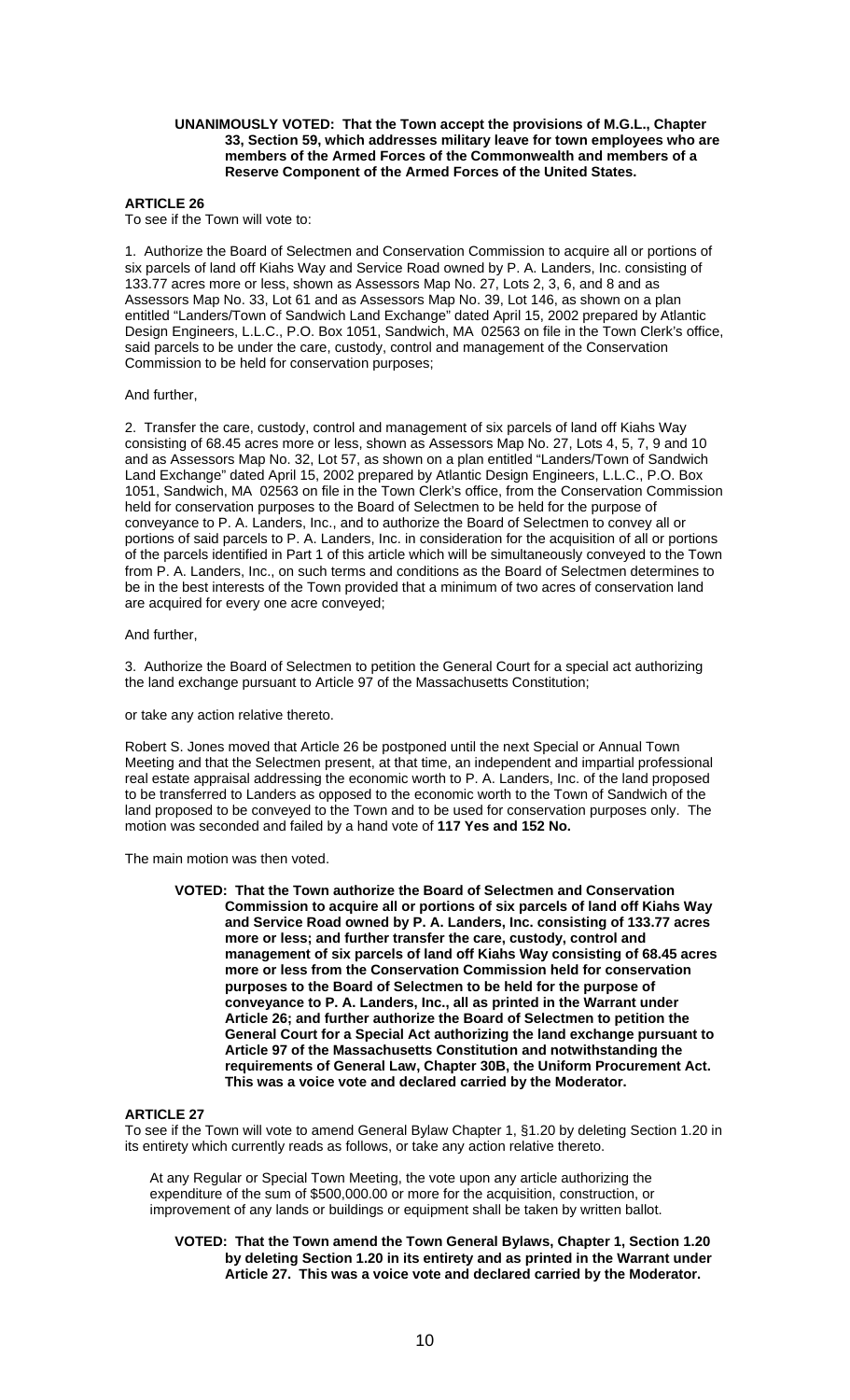# **ARTICLE 28**

To see if the Town will vote to amend General Bylaw Chapter 1 by adding the following new Section 1.50, or take any action relative thereto:

If a two-thirds vote of Town Meeting is required by statute to approve an article at a Special or Annual Town Meeting, the Moderator, upon a voice vote without a count, may declare that a two-thirds vote has been obtained if it appears to the Moderator that a two-thirds vote has been obtained. The Town Clerk shall record the Moderator's declaration that the motion passed by a two-thirds majority vote in favor, unless seven or more voters rise to challenge the Moderator's declaration. If seven or more voters rise to challenge the Moderator's declaration, a counted vote shall be taken in accordance with G.L. c.39, §15.

### **VOTED: That the Town amend the Town General Bylaws, Chapter 1 by adding a new Section 1.50 as printed in the Warrant under Article 28. This was a hand vote of 246 Yes and 35 No and declared carried by the Moderator.**

### **ARTICLE 29**

To see if the Town will vote to amend General Bylaw Chapter 1 by adding the following new Section 1.55, or take any action relative thereto:

At the Moderator's sole discretion, the Moderator may choose to accurately summarize warrant articles, rather than read them verbatim, provided that every such article shall be printed in the warrant and available to the voters at Town Meeting.

### **VOTED: That the Town amend the Town General Bylaws, Chapter 1 by adding a new Section 1.55 as printed in the Warrant under Article 29. This was a voice vote and declared carried by the Moderator.**

# **ARTICLE 30**

To see if the Town will vote to amend the Sandwich Protective Zoning By-laws Article IV, Special Regulations, Section 4310 by correcting the reference to Town of Sandwich, Massachusetts, Flood Insurance Rate Map (FIRM) by changing the date of this map from September 1989 to *August 5, 1991 as revised through July 2, 1992*, or take any action relative thereto

### **UNANIMOUSLY VOTED: That the Town amend the Sandwich Protective Zoning ByLaws, Article IV, Special Regulations, Section 4310 by correcting the reference to Town of Sandwich, Massachusetts, Flood Insurance Rate Map (FIRM) by changing the date of this map from September 1989 to August 5, 1991, as revised through July 2, 1992.**

### **ARTICLE 31**

To see if the Town will vote to amend the Town of Sandwich Zoning Map by changing the boundary of the Business Limited-1 zoning district to include the parcel at the corner of River Street and Main Street upon which exists the structure known as the Unitarian Church also known as Yesteryear's Doll Museum as shown on Assessors Map 73, Parcel 17 which is currently within the Residential-1 zoning district.

### **And further,**

Amend the Sandwich Protective Zoning By-laws, Article II, Section 2110 by adding the phrase *"and as further amended and revised through May 6, 2002"* after the words "through May 7, 2001" and before "on file with the Town Clerk."

or take any action relative thereto.

### **UNANIMOUSLY VOTED: That the Town amend the Sandwich Protective Zoning Map by changing the boundary of the Business Limited-1 Zoning District to include the parcel at the corner of River Street and Main Street upon which exists the structure known as the Unitarian Church also known as Yesteryear's Doll Museum and as printed in the Warrant under Article 31.**

# **ARTICLE 32**

To see if the Town will vote to amend the Sandwich Protective Zoning By-laws, Article IV, Section 4432 by deleting the word and number "eight (8) acres of land" and adding the words "twice the lot area required in the district" in place of the word and number eight (8), or take any action relative thereto.

4432. Submission. Proposed Cluster Developments shall comply with the "Cluster Development Special Permit Regulations" of the Sandwich Planning Board. A Cluster Development shall encompass at least eight (8) acres of land *twice the lot area required in the district*. A new or existing Cluster Development may include a Village Cluster, which meets the requirements of Section 4444 of the Sandwich Zoning By-laws. In the case of an application to amend an existing Cluster Special Permit to permit a Village Cluster, the procedures in Section 4440 through Section 4448, inclusive shall apply,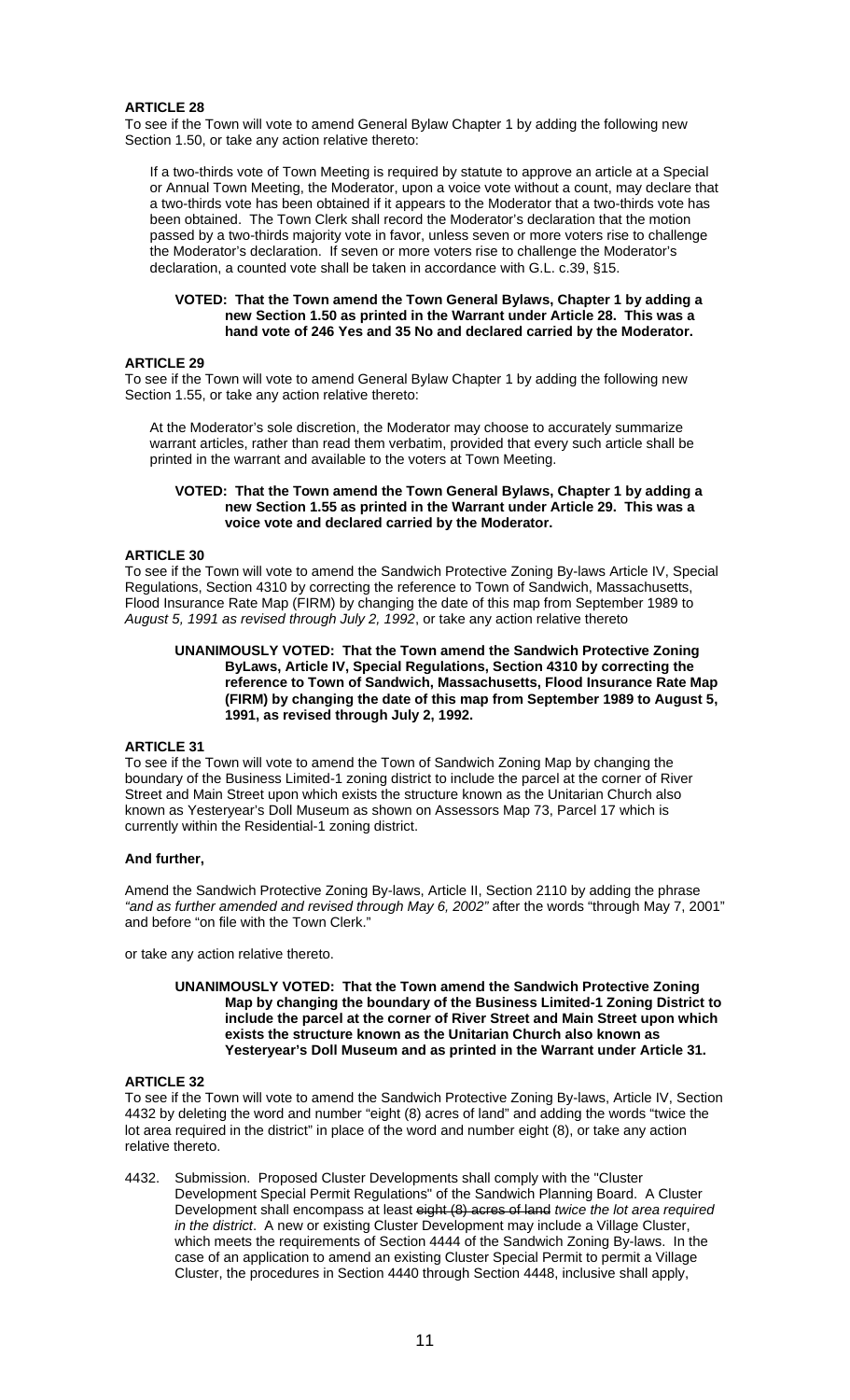except as to such materials as the Planning Board may waive as duplicative of materials previously submitted.

### **VOTED: That the Town amend the Sandwich Protective Zoning ByLaws, Article IV, Section 4432 by deleting the word and number "eight (8) acres of land" and adding the words "twice the lot area required in the district" in place of the word and number eight (8) as printed in the Warrant under Article 32. This was a voice vote and declared carried by the necessary two-thirds majority by the Moderator.**

# **ARTICLE 33**

To see if the Town will vote to amend the Sandwich Protective Zoning By-laws, Article 1, Administration and Procedures, by adding new Sections 1321.1 and 1321.2 and by amending Sections 1340 and 1342 as follows:

- *1321.1 Applications for variances shall include as part of the application to the Board of Appeals ten (10) copies of the following:* 
	- 1. *Completed application form.*
	- 2. *Written request for waiver of any submission requirements.*
	- 3. *A site plan prepared to a scale of 1" = 40' minimum, by a Massachusetts Registered Architect, Landscape Architect, Civil Engineer or Land Surveyor, illustrating the shape and location of the proposed building(s) and proposed addition(s).*
	- 4. *A written narrative describing the variance requested describing the circumstances relating to the soil conditions, shape or topography of such*  land or structures that do not generally affect the zoning district in which it is *located.*

*The Board of Appeals is authorized, upon receipt of a written request, to waive specific submission requirements of Section 1322 if the Board of Appeals deems a particular requirement to be duplicative or unnecessary. The granting of such waivers shall be deemed by the Board of Appeals to be in the public interest. The Board of Appeals shall include a written description of the waivers granted within the decision on the application.* 

*1321.2 Referral. The Board of Appeals shall refer variance applications to the Board of Health, Water Quality Review Committee, Conservation Commission, Planning Board, Department of Public Works, and Town Engineer for written comments and recommendations pertaining to the area of responsibility of that particular board or department, before taking final action on said variance application.* 

*In addition to the above noted boards, the Board of Appeals may refer a variance application to any other Town agency/board/department for comments and recommendations if it so desires before taking final action on the variance application. Any such board or agency to which applications are referred to for comments shall make its recommendations and send copies thereof to the Board of Appeals and the applicant within twenty (20) days of receipt of the referral request by said board or agency or there shall be deemed no opposition or desire to comment.* 

*The Board of Appeals shall not act upon said variance until either comments from referred boards or agencies have been received, or twenty (20) days have elapsed, whichever is sooner.*

### **And further,** to amend Section 1340 as follows:

- 1340. Applications for special permits *and amendments to special permits* for any use which involves existing and/or proposed parking for six (6) or more cars, or involves more than two thousand (2000) square feet of floor area of new construction other than single family residential use, shall include as part of the application to the Special Permit Granting Authority (SPGA) ten (10) copies of the following:
	- *1. Completed application form.* and
	- 2. *Written request for waiver of any submission requirements.* (The remainder of Section 1340 to remain unchanged)

**And further**, to add to the beginning of Section 1342 the following:

*1342. The SPGA is authorized, upon receipt of a written request, to waive specific submission requirements of Sections 1330 through Sections 1370 if the SPGA deems a particular requirement to be duplicative or unnecessary. The granting of such waivers shall be deemed by the SPGA to be in the public interest. The SPGA shall include a written description of the waivers granted within the decision on the application.* 

# **And further**, to amend Section 1342 as follows:

In acting on special permits *and amendments to special permits* under this section, the Board of Appeals shall give consideration to the recommendations, if any, of the Planning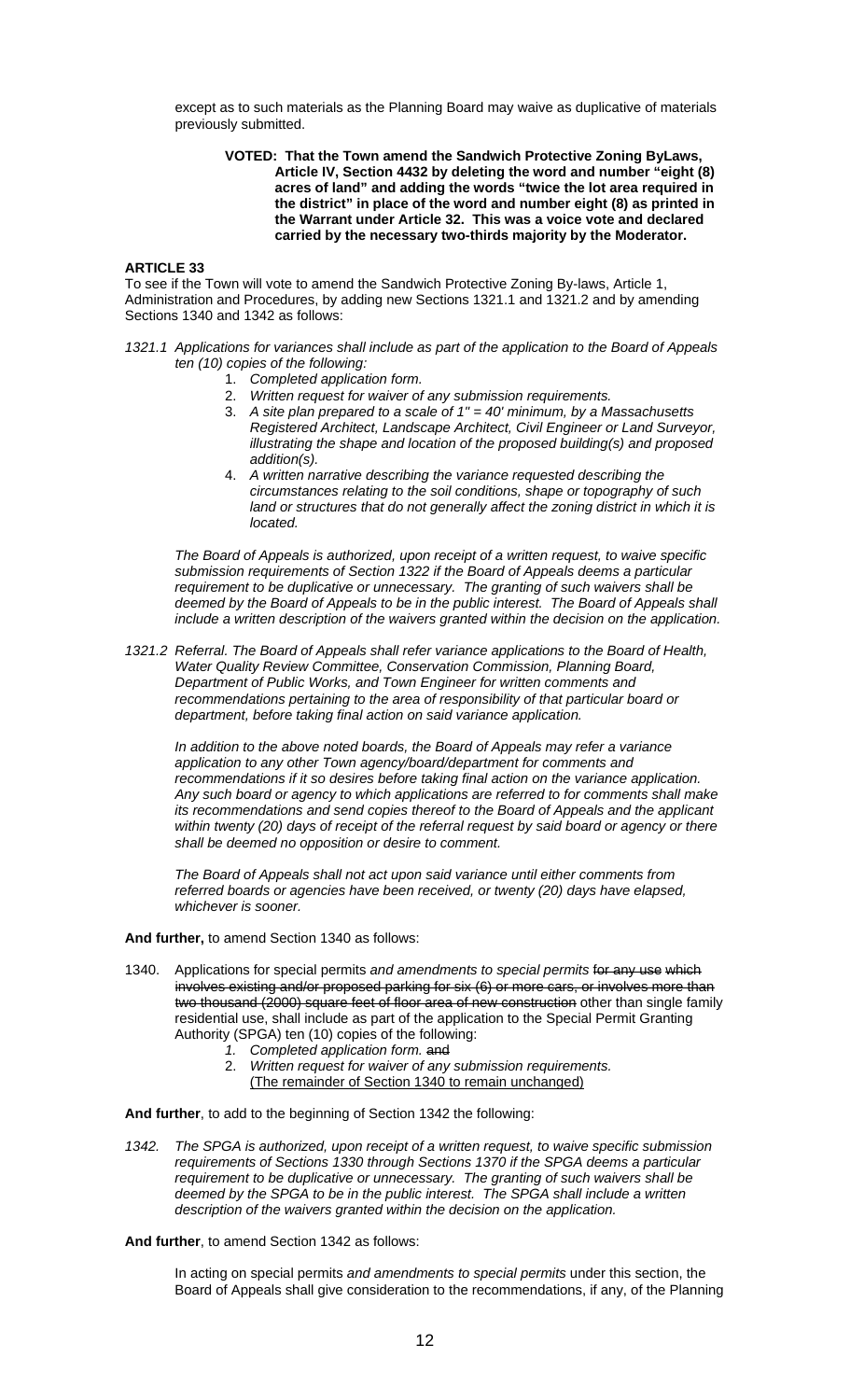Board and the Town Engineer. These recommendations shall be formulated considering the following criteria: (The remainder of Section 1342 to remain unchanged)

or take any action relative thereto.

#### **VOTED: That the Town amend the Sandwich Protective Zoning ByLaws, Article 1, Administration and Procedures, by adding new Sections 1321.1 and 1321.2 and by amending Sections 1340 and 1342 as printed in the Warrant under Article 33. This was a voice vote and declared carried by the necessary two-thirds majority by the Moderator.**

#### **ARTICLE 34**

To see if the Town will vote to accept the layout of the street listed below, in accordance with Chapter 80 of the General Laws relating to street betterments, as laid out and recommended by the Board of Selectmen, in accordance with the plans thereof, and as approved by the Town Engineer, and further, to see if the Town will vote to authorize and instruct the Board of Selectmen to take by eminent domain on behalf of the Town such land as may be necessary therefore, and to raise and appropriate or transfer from available funds a sum of money for said purpose, and further, to see if the Town will vote to authorize the Town Treasurer, with the approval of the Board of Selectmen, to borrow not more than \$10,000.00 with said amount to be repaid through the betterment process as authorized by a majority of the abutters of the road, or take any action relative thereto.

#### Bishops Path

#### **UNANIMOUSLY VOTED: That the Town accept the layout of Bishops Path as printed in the Warrant under Article 34 and to raise and appropriate \$1.00 for said purpose and further, authorize the Treasurer, with the approval of the Board of Selectmen, to borrow not more than \$10,000.00 with said amount to be repaid through the betterment process as authorized by a majority of the abutters of the road.**

# **ARTICLE 35**

To see if the Town will vote to accept the layout of the street listed below, in accordance with Chapter 80 of the General Laws relating to street betterments, as laid out and recommended by the Board of Selectmen, in accordance with the plans thereof, and as approved by the Town Engineer, and further, to see if the Town will vote to authorize and instruct the Board of Selectmen to take by eminent domain on behalf of the Town such land as may be necessary therefore, and to raise and appropriate or transfer from available funds a sum of money for said purpose, and further, to see if the Town will vote to authorize the Town Treasurer, with the approval of the Board of Selectmen, to borrow not more than \$30,000.00 with said amount to be repaid through the betterment process as authorized by a majority of the abutters of the road, or take any action relative thereto.

#### Pony Lane

#### **UNANIMOUSLY VOTED: That the Town accept the layout of Pony Lane as printed in the Warrant under Article 35 and to raise and appropriate \$1.00 for said purpose and further, authorize the Treasurer, with the approval of the Board of Selectmen, to borrow not more than \$30,000.00 with said amount to be repaid through the betterment process as authorized by a majority of the abutters of the road.**

### **ARTICLE 36**

To see if the Town will vote to accept the layout of the street listed below, in accordance with Chapter 80 of the General Laws relating to street betterments, as laid out and recommended by the Board of Selectmen, in accordance with the plans thereof, and as approved by the Town Engineer, and further, to see if the Town will vote to authorize and instruct the Board of Selectmen to take by eminent domain on behalf of the Town such land as may be necessary therefore, and to raise and appropriate or transfer from available funds a sum of money for said purpose, or take any action relative thereto.

#### Arbutus Lane

#### **UNANIMOUSLY VOTED: That the Town accept the layout of Arbutus Lane as printed in the Warrant under Article 36 and to raise and appropriate \$1.00 for said purpose.**

#### **ARTICLE 37**

To see if the Town will vote to accept the layout of the street listed below, in accordance with Chapter 80 of the General Laws relating to street betterments, as laid out and recommended by the Board of Selectmen, in accordance with the plans thereof, and as approved by the Town Engineer, and further, to see if the Town will vote to authorize and instruct the Board of Selectmen to take by eminent domain on behalf of the Town such land as may be necessary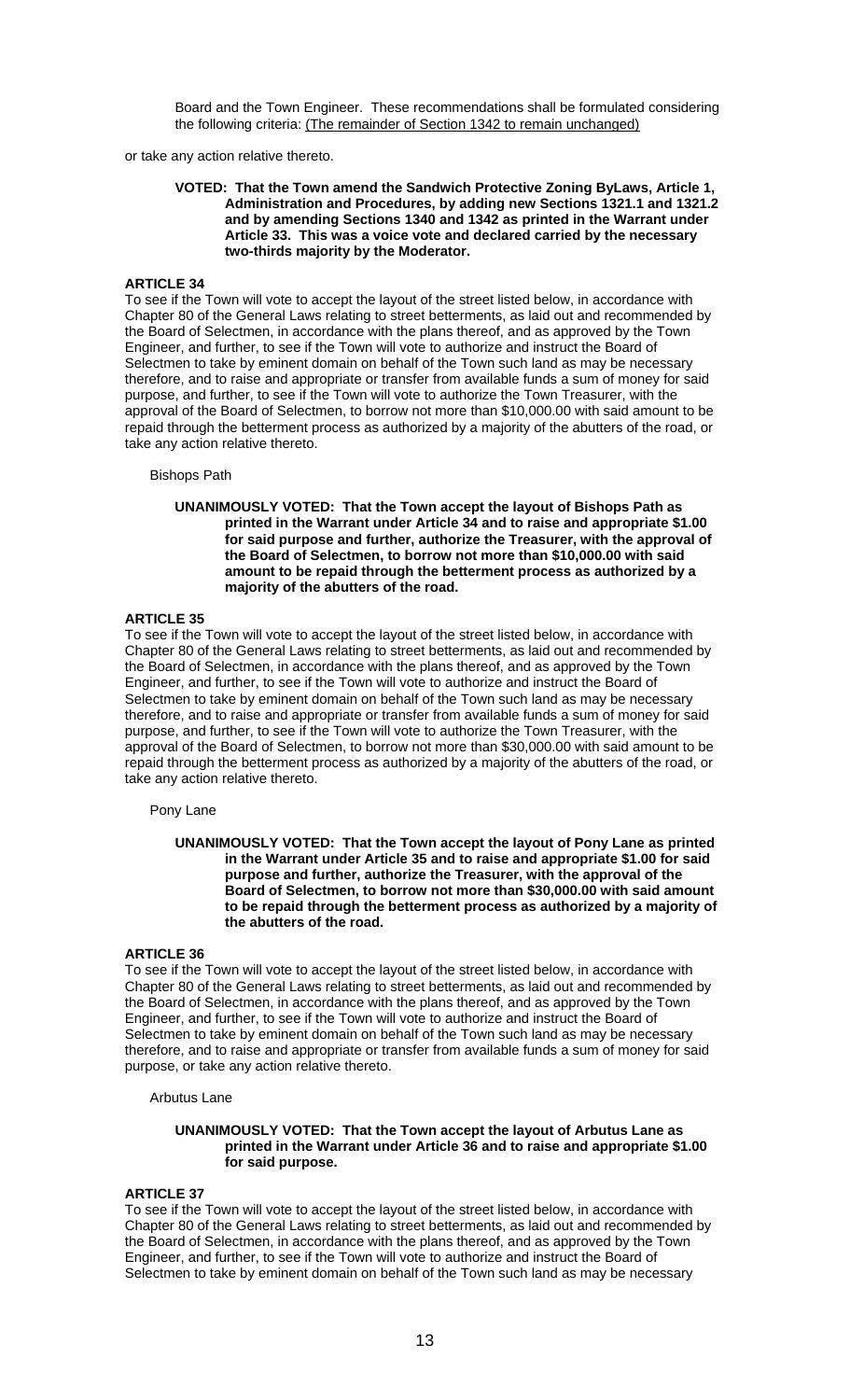therefore, and to raise and appropriate or transfer from available funds a sum of money for said purpose, or take any action relative thereto.

Grandwood Drive

### **UNANIMOUSLY VOTED: That the Town accept the layout of Grandwood Drive, as printed in the Warrant under Article 37 and to raise and appropriate \$1.00 for said purpose.**

# **ARTICLE 38**

To see if the Town will vote to accept the layout of the street listed below, in accordance with Chapter 80 of the General Laws relating to street betterments, as laid out and recommended by the Board of Selectmen, in accordance with the plans thereof, and as approved by the Town Engineer, and further, to see if the Town will vote to authorize and instruct the Board of Selectmen to take by eminent domain on behalf of the Town such land as may be necessary therefore, and to raise and appropriate or transfer from available funds a sum of money for said purpose, or take any action relative thereto.

Arnold Road

### **UNANIMOUSLY VOTED: That the Town accept the layout of Arnold Road, as printed in the Warrant under Article 38 and to raise and appropriate \$1.00 for said purpose.**

# **ARTICLE 39**

To see if the Town will vote to accept the layout of the streets listed below, in accordance with Chapter 80 of the General Laws relating to street betterments, as laid out and recommended by the Board of Selectmen, in accordance with the plans thereof, and as approved by the Town Engineer, and further, to see if the Town will vote to authorize and instruct the Board of Selectmen to take by eminent domain on behalf of the Town such land as may be necessary therefore, and to raise and appropriate or transfer from available funds a sum of money for said purpose, or take any action relative thereto.

 Ryder Circle Manamok Circle Madaket Way Sconset Circle Muskegat Circle

### **UNANIMOUSLY VOTED: That the Town accept the layout of Ryder Circle, Manamok Circle, Madaket Way, Sconset Circle, and Muskegat Circle, as printed in the Warrant under Article 39 and to raise and appropriate \$5.00 for said purpose.**

### **ARTICLE 40**

To see if the Town will vote to accept for no monetary payment a Grant of Easement from Great Hills Homeowners Association, Inc. to the Town for the purposes of passage by emergency vehicles, and by members of the general public by foot or non-motorized bicycles, along, over and across that certain portion of West Meetinghouse Road, Sandwich, Massachusetts, that extends from the easterly line of the intersection of Crescent Hill Road and said West Meetinghouse Road to the Barnstable town boundary, as shown on the plan excerpt from the Plan entitled "Definitive Plan of Great Hills East, A Cluster Subdivision in Sandwich, Mass For: J. Kevin O'Haire, Trustee, Wing Farm Realty Trust, P.O. Box 444, East Sandwich, Massachusetts," dated May 10, 2000, revised through Sept. 1, 2000, Scale: 1" = 60', Prepared by Advance Technical Solutions, P.O. Box 99, East Sandwich, MA 02537", which plan excerpt and a copy of the Grant of Easement shall be attached to the Vote on this Article, or take any action relative thereto.

### *(By Petition)*

 **VOTED: That the Town accept a Grant of Easement from Great Hills Homeowners Association, Inc. to the Town for the purpose of passage by emergency vehicles, and by members of the general public by foot, horseback, or nonmotorized bicycles along, over and across that certain portion of West Meetinghouse Road and as printed in the Warrant under Article 40. This was a voice vote and declared carried by the Moderator.** 

# **ARTICLE 41**

To see if the Town will vote to discontinue under Massachusetts General Laws Chapter 82, Section 21, to the extent that it may be a public way, that certain portion of West Meetinghouse Road, Sandwich, Massachusetts, that extends from the easterly line of the intersection of Crescent Hill Road and said West Meetinghouse Road to the Barnstable town boundary, as shown on the plan excerpt from the Plan entitled "Definitive Plan of Great Hills East, A Cluster Subdivision in Sandwich, Mass For: J. Kevin O'Haire, Trustee, Wing Farm Realty Trust, P.O. Box 444, East Sandwich, Massachusetts," dated May 10, 2000 revised through September 1, 2000, Scale 1" = 60', Prepared by Advance Technical Solutions, P.O. Box 99, East Sandwich, MA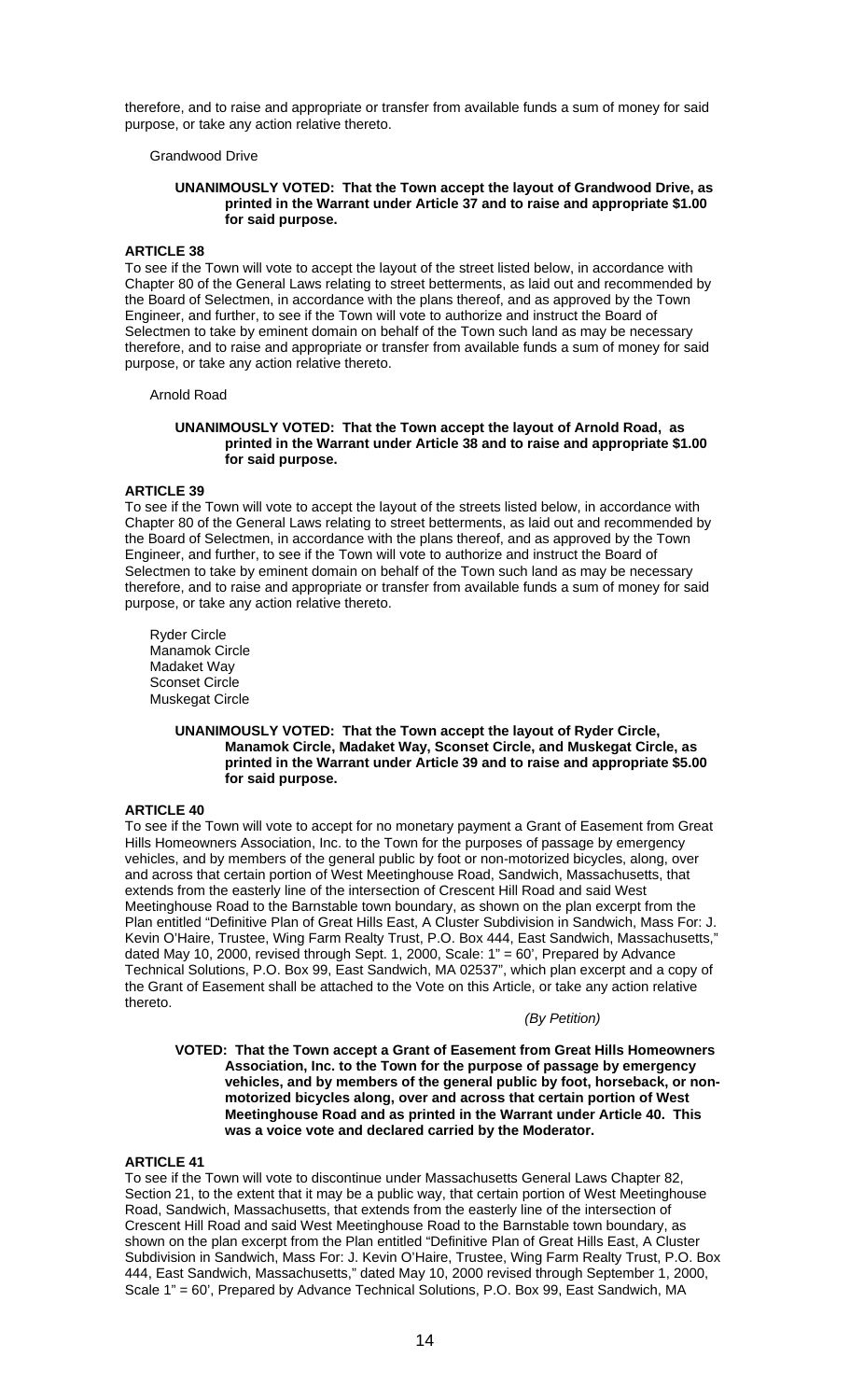02537", which plan excerpt shall be attached to the Vote on this Article, or take any other action relative thereto.

# *(By Petition)*

#### **UNANIMOUSLY VOTED: That the Town discontinue under Massachusetts General Laws, Chapter 82, Section 21, to the extent that it may be a public way, that certain portion of West Meetinghouse Road, that extends from the easterly line of the intersection of Crescent Hill Road and said West Meetinghouse Road to the Barnstable Town Boundary and as printed in the Warrant under Article 41.**

### **ARTICLE 42**

To see if The Town will vote to transfer from available funds the sum of \$392,559.00 from the capital projects account which represents the unexpended and unencumbered balance from the completed school modular classroom purchase to be expended under the direction of The Board of Selectmen for the purpose of funding the increase in the employee benefits account or take any action relative thereto.

### *(By Petition)*

Selectman Hank Sennott moved that Article 42 be amended to state: Move the Town transfer and reappropriate the sum of \$243,383.09 from the School Modular Classroom Borrowing Account to be expended under the direction of the Board of Selectmen for the purpose of upgrading the wastewater treatment systems at the Oak Ridge and Forestdale Schools. The motion was seconded and the voice vote on the amendment was declared unanimous by the Moderator.

#### **UNANIMOUSLY VOTED: That the Town transfer and reappropriate the sum of \$243,383.09 from the School Modular Classroom Borrowing Account to be expended under the direction of the Board of Selectmen for the purpose of upgrading the wastewater treatment systems at the Oak Ridge and Forestdale Schools.**

# **ARTICLE 43**

To see if The Town will vote to rescind the provisions of Chapter 71, section 71e of the Massachusetts General Laws entitled " appropriations for and expenditures of receipts from Adult Education, Continuing Education, Summer School and Community School Programs". This action will eliminate the revolving account and return financial control of Community School receipts to The School Committee. The action derived from rescinding Section 71e will become effective on July 1, 2002 or do anything relative thereto.

*(By Petition)* 

The Moderator explained that the vote for or against Article 43 would be non-binding, since the next year the action could become effective would be 2004. William F. Moore, Jr., Chairman of the School Committee, moved that Article 43 be indefinitely postponed.

# **VOTED: To indefinitely postpone Article 43. This was a voice vote and was declared carried by the Moderator.**

# **ARTICLE 44**

PETITION TO THE TOWN OF SANDWICH BOARD OF SELECTMEN TO REBUILD THE "SWAP SHOP/RECYCLING SHOP"

We, the registered voters of the town of Sandwich, are petitioning the Board of Selectmen to authorize and designate monies be set aside to rebuild the "Swap Shop/Recycling Shop." We wish to have the "Swap Shop" operational by January  $1<sup>st</sup>$ , 2002.

We also suggest the following guidelines below and we would also consider any further suggestions from the Dept. of Public Works Dept.

 Swap shop open Fridays, Saturdays and Sundays Only All Rules and Guidelines set by director of Dept. Public Works/DPW Volunteers or Gate Keeper supervise & assist with operation. Everyone allowed Maximum of 1 hour only daily.

*(By Petition)* 

**VOTED: A voice vote was taken on the article. Since the article was non-binding, the Moderator made a determination not to count the vote.** 

### **ARTICLE 45**

To Elect the following Officers:

Two Selectmen for a term of three years; One Assessor for a term of three years;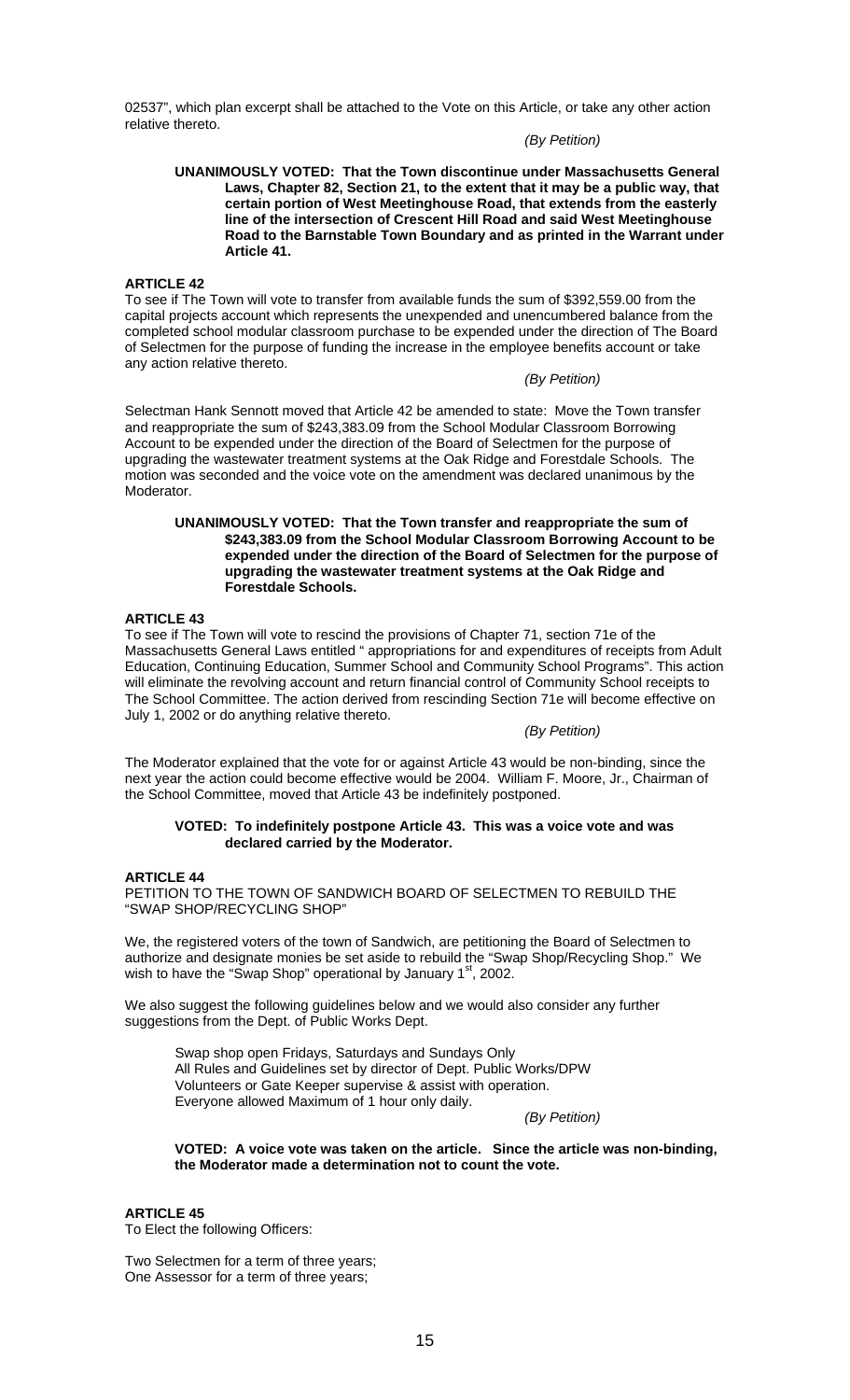One Constable for a term of three years; Two School Committee members for a term of three years; One Board of Health member for a term of three years; Three Trustees of the Sandwich Public Library for a term of three years; One Trustee of the Weston Memorial Fund for a term of three years; Two Planning Board members for a term of three years; One Planning Board member for a term of two years; One Sandwich Housing Authority member for a term of five years;

and all other candidates that may appear on the official ballot.

The polls for the election will be open at 8:00 o'clock in the forenoon on said

# THURSDAY, THE NINTH DAY OF MAY, 2002

The results of this election are as follows:

# **BOARD OF SELECTMEN, For Three Years**

| Vote for not more than two  | P <sub>1</sub> | P <sub>2</sub> | P <sub>3</sub> | P4  | <b>P5</b> | P6  | P7  | <b>TOTAL</b> |
|-----------------------------|----------------|----------------|----------------|-----|-----------|-----|-----|--------------|
| <b>Richard F. Judge</b>     | 38             | 24             | 24             | 32  | 26        | 20  | 2   | 166          |
| <b>Ron Larkin</b>           | 261            | 222            | 229            | 155 | 168       | 144 | 146 | 1,325        |
| <b>Dick Bradley</b>         | 76             | 63             | 40             | 38  | 52        | 93  | 46  | 408          |
| <b>Robert S. Jones</b>      | 114            | 102            | 76             | 58  | 75        | 70  | 66  | 561          |
| <b>Thomas Francis Keyes</b> | 270            | 259            | 229            | 146 | 169       | 173 | 135 | 1,381        |
| <b>Frank Pannorfi</b>       | 302            | 296            | 244            | 134 | 151       | 159 | 116 | 1,402        |
| <b>All Others</b>           | 5              | 2              | 0              |     | 2         | 2   | 0   | 11           |
| <b>Blanks</b>               | 94             | 116            | 78             | 57  | 61        | 73  | 55  | 534          |
| <b>Total</b>                | 1,160          | 1,084          | 920            | 620 | 704       | 734 | 566 | 5,788        |

## **BOARD OF ASSESSORS, For Three Years**

| Vote for not more than one     | P1     | P2  | Р3  | P4  | P <sub>5</sub> | P6  | D7  | <b>TOTAL</b> |
|--------------------------------|--------|-----|-----|-----|----------------|-----|-----|--------------|
| <b>Madlon Caterino Jenkins</b> | 393    | 343 | 331 | 210 | 258            | 258 | 197 | 1,990        |
| <b>All Others</b>              | ົ<br>J | ◠   |     | ⌒   |                |     | ົ   |              |
| <b>Blanks</b>                  | 184    | 197 | 129 | 98  | 93             | 108 | 83  | 892          |
| Total                          | 580    | 542 | 460 | 310 | 352            | 367 | 283 | 2,894        |

## **CONSTABLE, For Three Years**

| _____________________________ |     |                |     |     |     |     |     |              |
|-------------------------------|-----|----------------|-----|-----|-----|-----|-----|--------------|
| Vote for not more than one    | P1  | P <sub>2</sub> | P3  | P4  | P5  | P6  | P7  | <b>TOTAL</b> |
| Clyde S. Gill                 | 392 | 368            | 303 | 191 | 240 | 231 | 179 | 1,904        |
| Richard L. Capelotti, Jr.     | 110 | 102            | 83  | 63  | 58  | 86  | 56  | 558          |
| <b>All Others</b>             |     |                |     |     |     |     |     |              |
| <b>Blanks</b>                 | 78  | 71             | 74  | 56  | 54  | 50  | 47  | 430          |
| <b>Total</b>                  | 580 | 542            | 460 | 310 | 352 | 367 | 283 | 2,894        |

# **SCHOOL COMMITTEE, For Three Years**

| Vote for not more than two  | P1    | P <sub>2</sub> | P3  | P4  | P <sub>5</sub> | P6  | P7  | ΓΟΤΑL |
|-----------------------------|-------|----------------|-----|-----|----------------|-----|-----|-------|
| <b>Sharron L. Marshall</b>  | 273   | 246            | 211 | 172 | 200            | 188 | 184 | 1.474 |
| <b>Steven P. Marshall</b>   | 264   | 237            | 239 | 157 | 171            | 199 | 163 | 1,430 |
| <b>Steven Carl Grundman</b> | 356   | 349            | 292 | 170 | 199            | 208 | 127 | 1,701 |
| James S. Goddard            | 6     | 6              | 18  | 4   | 3              | 3   | 2   | 42    |
| <b>All Others</b>           | 4     | 3              |     |     |                | 6   |     | 16    |
| <b>Blanks</b>               | 257   | 243            | 159 | 117 | 130            | 130 | 89  | 1,125 |
| <b>Total</b>                | 1,160 | 1.084          | 920 | 620 | 704            | 734 | 566 | 5,788 |

# **BOARD OF HEALTH, For Three Years**

| Vote for not more than one | P <sub>1</sub> | P2  | P3  | P4  | P <sub>5</sub> | P6  | D7  | <b>TOTAL</b> |
|----------------------------|----------------|-----|-----|-----|----------------|-----|-----|--------------|
| Kevin S. Kelly             | 263            | 291 | 291 | 180 | 230            | 207 | 157 | 1,619        |
| <b>Charles W. Kleekamp</b> | 270            | 196 | 131 | 89  | 98             | 123 | 89  | 996          |
| <b>All Others</b>          |                |     |     | ◠   |                | റ   | ົ   |              |
| <b>Blanks</b>              | 46             | 55  | 38  | 39  | 24             | 35  | 35  | 272          |
| <b>Totals</b>              | 580            | 542 | 460 | 310 | 352            | 367 | 283 | 2,894        |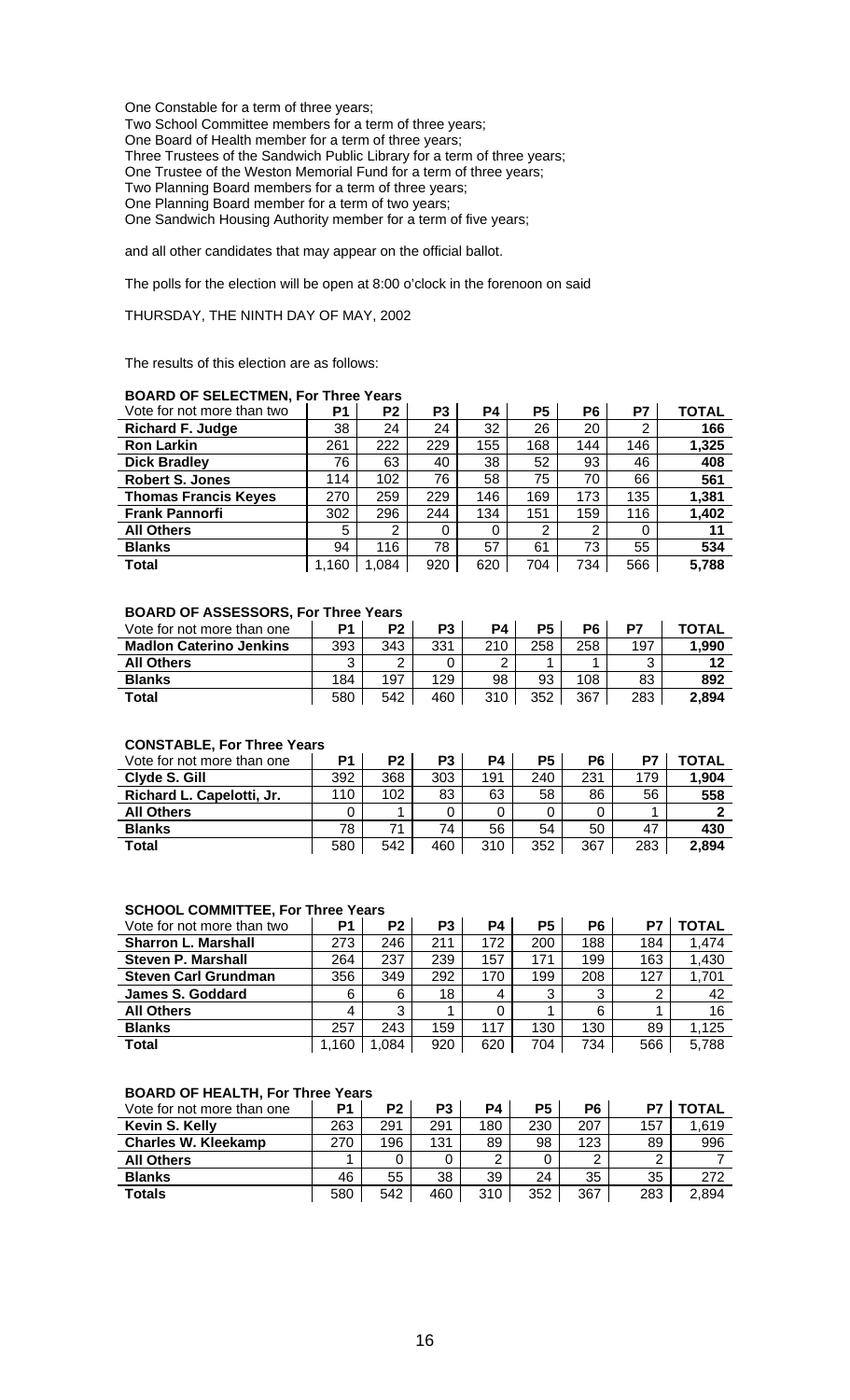| TRUSTEE, SANDWICH PUBLIC LIBRARY, For Three Years |  |
|---------------------------------------------------|--|
|---------------------------------------------------|--|

| Vote for not more than three | P <sub>1</sub> | P2   | P3    | P4  | P5   | P <sub>6</sub> | P7  | TOTAL |
|------------------------------|----------------|------|-------|-----|------|----------------|-----|-------|
| Jeanie M. Vanderpyl          | 383            | 340  | 307   | 195 | 237  | 222            | 169 | 1,853 |
| Dean M. Coe                  | 315            | 265  | 259   | 149 | 180  | 203            | 132 | 1,503 |
| Janet E. Klapper             | 267            | 228  | 177   | 142 | 177  | 164            | 125 | 1,280 |
| Joan S. Martinelli           | 277            | 284  | 239   | 153 | 170  | 195            | 141 | 1,459 |
| <b>All Others</b>            | 3              | 0    | 2     |     | 3    | ົ              |     | 12    |
| <b>Blanks</b>                | 495            | 509  | 396   | 290 | 289  | 315            | 281 | 2,575 |
| <b>Totals</b>                | 1,740          | .626 | 1,380 | 930 | .056 | 1,101          | 849 | 8,682 |

#### **TRUSTEE, WESTON MEMORIAL FUND, For Three Years**

| Vote for not more than one | P <sub>1</sub> | P2  | P3     | P4  | <b>P5</b> | P6  | D7         | <b>TOTAL</b> |
|----------------------------|----------------|-----|--------|-----|-----------|-----|------------|--------------|
| Peter N. Conathan          | 446            | 391 | 350    | 219 | 269       | 274 | 202        | 2,151        |
| <b>All Others</b>          |                |     | າ<br>J |     |           |     | $\sqrt{2}$ |              |
| <b>Blanks</b>              | 133            | 151 | 107    | 90  | 82        | 92  | 79         | 734          |
| <b>Totals</b>              | 580            | 542 | 460    | 310 | 352       | 367 | 283        | 2,894        |

# **PLANNING BOARD, For Three Years**

| Vote for not more than two | D <sub>1</sub> | P <sub>2</sub> | P3  | P4  | P5  | P6  | P7  | <b>TOTAL</b> |
|----------------------------|----------------|----------------|-----|-----|-----|-----|-----|--------------|
| John L. Holmgren, Jr.      | 358            | 319            | 301 | 191 | 228 | 220 | 182 | 1,799        |
| Lawrence S. Spiegel        | 348            | 303            | 306 | 190 | 237 | 243 | 187 | 1,814        |
| <b>All Others</b>          | C              | ⌒              |     | ົ   |     |     |     | 10           |
| <b>Blanks</b>              | 452            | 460            | 312 | 236 | 238 | 271 | 196 | 2,165        |
| <b>Totals</b>              | 160            | .084           | 920 | 620 | 704 | 734 | 566 | 5,788        |

# **PLANNING BOARD, For Two Years, Unexpired Term**

| Vote for not more than one    | P <sub>1</sub> | P <sub>2</sub> | P3  | PΔ  | P5  | P6  | D7  | <b>TOTAL</b> |
|-------------------------------|----------------|----------------|-----|-----|-----|-----|-----|--------------|
| <b>Douglas Edward Klapper</b> | 405            | 335            | 318 | 209 | 257 | 253 | 198 | 1.975        |
| <b>All Others</b>             |                | ົ              |     |     | ◠   |     |     |              |
| <b>Blanks</b>                 | 174            | 205            | 141 | 100 | 93  | 110 | 85  | 908          |
| <b>Totals</b>                 | 580            | 542            | 460 | 310 | 352 | 367 | 283 | 2.894        |

# **SANDWICH HOUSING AUTHORITY, For Five Years**

| Vote for not more than one | P <sub>1</sub> | P <sub>2</sub> | P <sub>3</sub> | P <sub>4</sub> | P5  | P6     | D7  | TOTAL |
|----------------------------|----------------|----------------|----------------|----------------|-----|--------|-----|-------|
| Kristi L. Perry            | 403            | 359            | 332            | 216            | 265 | 263    | 213 | 2.051 |
| <b>All Others</b>          | ⌒              |                |                |                |     | $\sim$ | 4   |       |
| <b>Blanks</b>              | 175            | 183            | 127            | 93             | 86  | 102    | 66  | 832   |
| <b>Total</b>               | 580            | 542            | 460            | 310            | 352 | 367    | 283 | 2.894 |

The Polls were closed at 8:00 p.m. The total vote cast was 2,894. The total number of voters at the close of registration prior to the election was 13,351. The voting lists of Checkers and Ballot Clerks were checked and found in order and agreed with Ballot Box totals.

The total number of absentee ballots was 111, which included  $P1 - 27$ ,  $P2 - 27$ ,  $P3 - 17$ ,  $P4 - 3$ , P5 – 11, P6 – 20, P7 – 6.

I certify that this is a true record of the Annual Town Meeting and Election held on May 6 and May 9, 2002.

Barbara J. Walling Town Clerk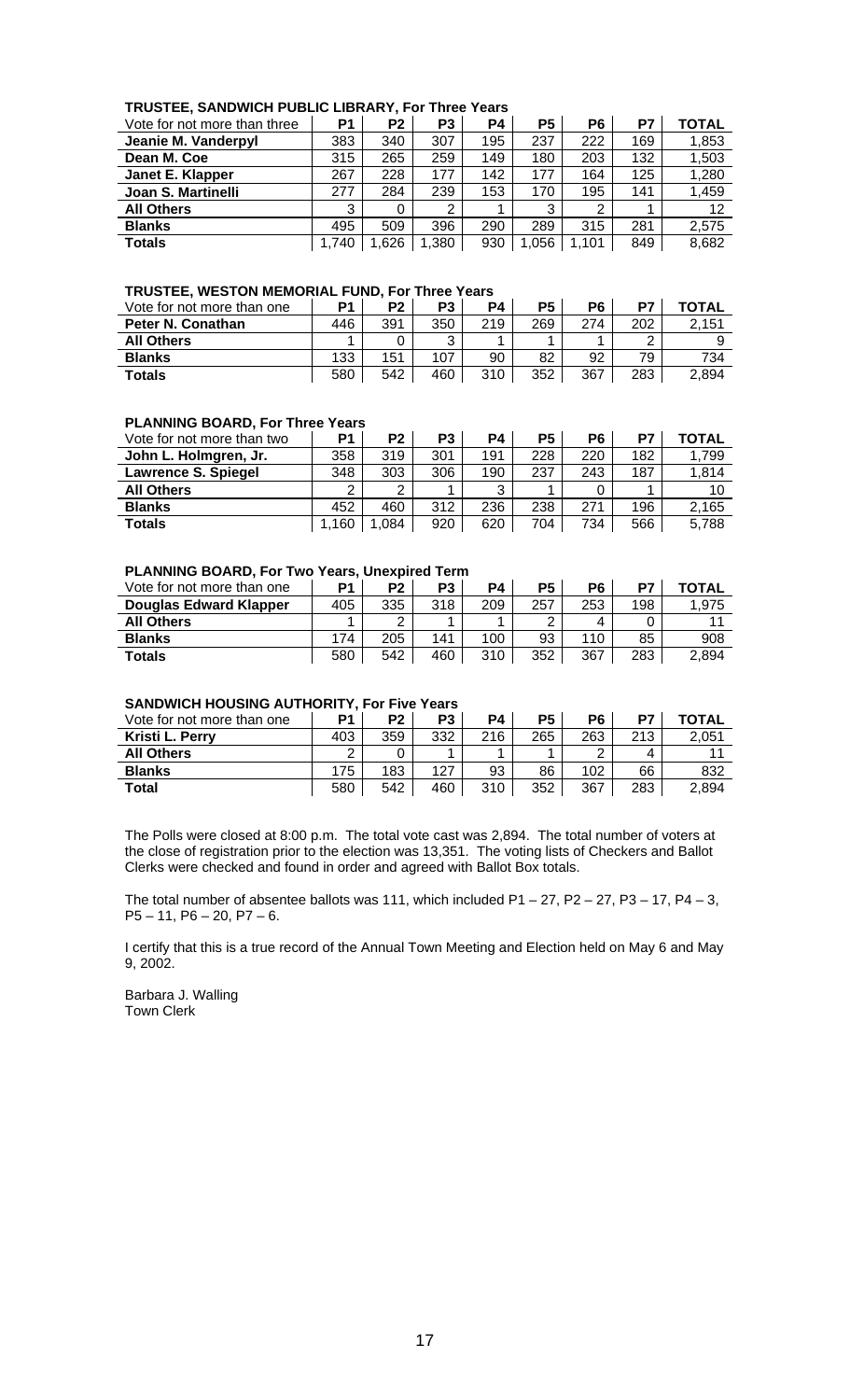### **TOWN OF SANDWICH SPECIAL TOWN MEETING November 18, 2002**

The Special Town Meeting was called to order by Moderator Garry Blank at 7:18 p.m. after ascertaining a quorum was present. A total of 428 voters was checked in by the clerks. Selectman William Diedering led the Pledge of Allegiance.

The Moderator swore in the following persons as tellers: John S. Jillson, Raymond L. Gehling, Jr., Barbara S. Kirsch, Robert H. Loring, John D. Harris, and James Kelly. Marie Buckner was designated as timekeeper.

# **ARTICLE 1**

To see if the Town will vote to transfer the sum of \$7,063.44 from the FY'00 capital budget appropriation originally appropriated for the purpose of completing roof repairs at the Sandwich Public Library as authorized at the 1999 Annual Town Meeting under Article 17 to be used for the purpose of building and capital purchases for the FY'03 capital budget, said funds to be expended under the direction of the Board of Selectmen, or take any action relative thereto.

### **UNANIMOUSLY VOTED: That \$7,063.44 be appropriated and transferred from the FY'00 capital budget for completing repairs at the Sandwich Public Library, said funds to be expended under the direction of the Board of Selectmen for building and capital purchases.**

### **ARTICLE 2**

To see if the Town will vote to amend the Sandwich Town Bylaws by deleting Section 2.95, Tax Title Land, in its entirety, or take any action relative thereto. Said Section 2.95 currently provides as follows:

Part 1: No land acquired by the Town through tax title proceedings shall be sold or otherwise disposed of until it shall have first been determined by a vote at a Town Meeting whether or not said land shall be held by the Town as Conservation Land, with the custody and control thereof being transferred to the Conservation Commission for all purposes included in Section 8C of Chapter 40 of the General Laws as it now reads or may hereafter be amended, or shall be held by the Town for some other specific municipal purpose.

Part 2: All land approved for sale in accordance with the provisions of Part 1 of this Bylaw shall be sold by the Selectmen at public auction after foreclosure by the Town of rights of redemption pertaining thereto, first advertising three times in a newspaper published in the County, with general circulation in the Town and posting notices at the Town Hall and Post Offices in the Town stating the time and place of said sale. The last advertisement and posted notice is to be at least seven (7) days prior thereto, provided that the Selectmen or whomever they may authorize holds such public auction may reject any and all bids for which they may deem to be inadequate.

(Explanation: The purpose of this article is to allow land acquired by the Town through the tax title foreclosure process to be disposed of as provided for under state law—i.e. either as approved by Town Meeting vote under M.G.L. c.40, §3 or by public auction under M.G.L. c.60, §77, et. seq.)

#### **VOTED: That the Town amend the Sandwich Town Bylaws by deleting Section 2.95, Tax Title Land, in its entirety. This was a voice vote and declared carried by the Moderator.**

## **ARTICLE 3**

To see if the Town will vote to appropriate by borrowing under the statutes referred to in this Article the sum of \$3,000,000.00 for the purpose of acquiring all or a portion of the land and improvements thereon identified as Assessors Map 42, Lot 56 and Assessors Map 43, Lots 1 and 1-002 consisting of approximately 42.04 acres off Route 130 (Water Street) and Union Braiding Road, said premises believed to be owned by Penny Rubincam; and to authorize the Board of Selectmen on such terms and conditions as the Selectmen may determine, to acquire such real and personal property by gift, purchase or eminent domain for the purposes set out in Section 3 of Chapter 293 of the Acts of 1998; and to authorize the Treasurer to borrow a sum of money by issuance of general obligation bonds or notes under Section 7 of Chapter 293 of the Acts of 1998 in anticipation of revenues to be received under Section 6 of said Chapter 293, or any other enabling authority, for the purpose; or take any action relative thereto.

**UNANIMOUSLY VOTED: That the sum of \$3,000,000 is hereby appropriated for the purpose of paying costs of acquiring all or a portion of the land and improvements thereon identified as Assessors Map 42, Lot 56, and Assessors Map 43, Lots 1 and 1-002, consisting of approximately 42.04 acres off Route 130 (Water Street) and Union Braiding Road, said premises believed to be owned by Penny Rubincam, and for the payment of all other costs incidental and related thereto; that to meet this appropriation, the Treasurer, with the approval of the Selectmen, is hereby authorized to borrow said sum under the pursuant to Section 7 of Chapter 293 of the**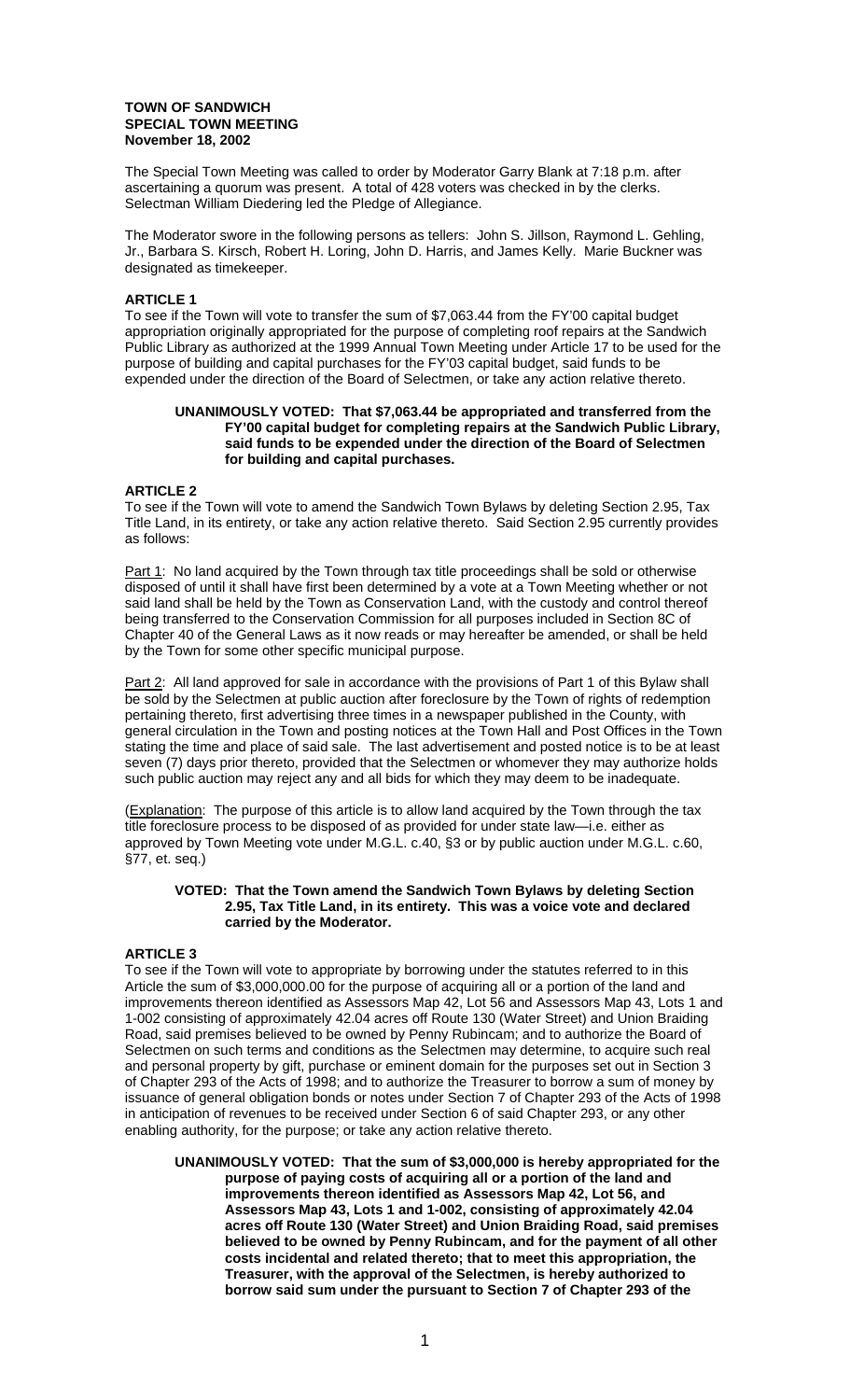**Massachusetts Acts of 1998 ("Chapter 293"), as amended, or pursuant to any other enabling authority, and to issue general obligation bonds or notes of the Town therefore; and that the Selectmen are hereby authorized to acquire the aforesaid real and personal property by gift, purchase or eminent domain for the purposes set out in Section 3 of said Chapter 293, upon such terms and conditions as they shall determine to be in the best interest of the Town.** 

### **ARTICLE 4**

To see if the Town will vote to appropriate by borrowing under the statutes referred to in this Article the sum of \$500,000.00 for the purpose of acquiring development rights through a permanent Conservation Restriction on all or a portion of the land and improvements thereon identified as Assessors Map 19, Lot 6 consisting of approximately 79.00 acres off Stowe Road, said premises believed to be owned by YMCA of Cape Cod; and to authorize the Board of Selectmen on such terms and conditions as the Selectmen and Conservation Commission may determine, to acquire a Conservation Restriction on such real and personal property by gift, purchase or eminent domain for the purposes set out in Section 3 of Chapter 293 of the Acts of 1998; and to authorize the Treasurer to borrow a sum of money by issuance of general obligation bonds or notes under Section 7 of Chapter 293 of the Acts of 1998 in Anticipation of revenues to be received under Section 6 of said Chapter 293, or any other enabling authority, for this purpose; or take any action relative thereto.

**VOTED: That the sum of \$500,000.00 is hereby appropriated for the purpose of paying costs of acquiring development rights through a permanent conservation restriction on all or a portion of the land and improvements thereon identified as Assessors Map 19, Lot 7 consisting of approximately 79.00 acres off Stowe Road, said premises believed to be owned by YMCA of Cape Cod, and for the payment of all other costs incidental and related thereto; that to meet this appropriation, the Treasurer, with the approval of the Selectmen, is hereby authorized to borrow said sum under and pursuant to Section 7 of Chapter 293 of the Massachusetts Acts of 1998 ("Chapter 293"), as amended, or pursuant to any other enabling authority, and to issue general obligation bonds or notes of the Town therefore; and that the Selectmen are hereby authorized to acquire the aforesaid real and personal property by gift, purchase or eminent domain for the purposes set out in Section 3 of said Chapter 293, upon such terms and conditions as they shall determine to be in the best interests of the Town. This was a voice vote and declared to be carried by the required two-thirds vote by the Moderator.** 

## **ARTICLE 5**

To see if the Town will vote to appropriate by borrowing under the statutes referred to in this Article the sum of \$3,600,00.00 for the purpose of acquiring all or a portion of the land, together with the improvements and personal property thereon, that consists of approximately 83.01 acres located off of Quaker Meetinghouse and Cotuit Roads and identified as Assessors Map 17, Lot 196 and shown on a plan, entitled "Plan of Land, Sandwich, Massachusetts, Hewlett Packard Recreational Facility, Scale 1" = 100'", dated April 19, 1991, Eagle Surveying and Engineering, Inc., 441 Route 130, Sandwich, MA 02563, Project number 91-018, which plan is recorded with the Barnstable County Registry of Deeds in Plan Book 480, Page 1, said premises believed to be owned by Agilent Technologies, Inc.; and to authorize the Board of Selectmen on such terms and conditions as the Selectmen may determine, to acquire said real and personal property and improvements by gift, purchase or eminent domain for general municipal purposes, and for the purpose of conveyance to the Sandwich Water District for water protection and supply purposes of any such portion of said real and personal property as the Selectmen determine is no longer needed for general municipal purposes, and for the purpose of conveying necessary easements to the Sandwich Water District; and to authorize the Treasurer to borrow a sum of money by issuance of general obligation bonds or notes under M.G.L. c.44, §8, or any other enabling authority, for this purpose, with such borrowing and expenditure of funds to be contingent upon successful passage of a vote to exclude the debt for this purpose from the provisions of Proposition Two and One-half, so called, as provided for under M.G.L. c.59, §8, or any other enabling authority, for this purpose, with such borrowing and expenditure of funds to be contingent upon successful passage of a vote to exclude the debt for this purpose from the provisions of Proposition Two and One-half, so called, as provided for under M.G.L. c.59, §21C(k), on November 21, 2002; with the Board of Selectmen to prepare and present a business and management plan for the property to Town Meeting within one year of the date of purchase; or take any action relative thereto.

**VOTED: That the sum of \$3,600,00.00 is hereby appropriated for the purpose of paying costs of acquiring all or a portion of the land and the improvements thereon identified as Assessors Map 17, Lot 196 and shown on a plan, entitled "Plan of Land, Sandwich, Massachusetts, Hewlett Packard Recreational Facility, Scale 1" = 100'", dated April 19, 1991, Eagle Surveying and Engineering, Inc., 441 Route 130, Sandwich, MA 02563, Project number 91-018, which plan is recorded with the Barnstable County Registry of Deeds in Plan Book 480, Page 1, consisting of approximately**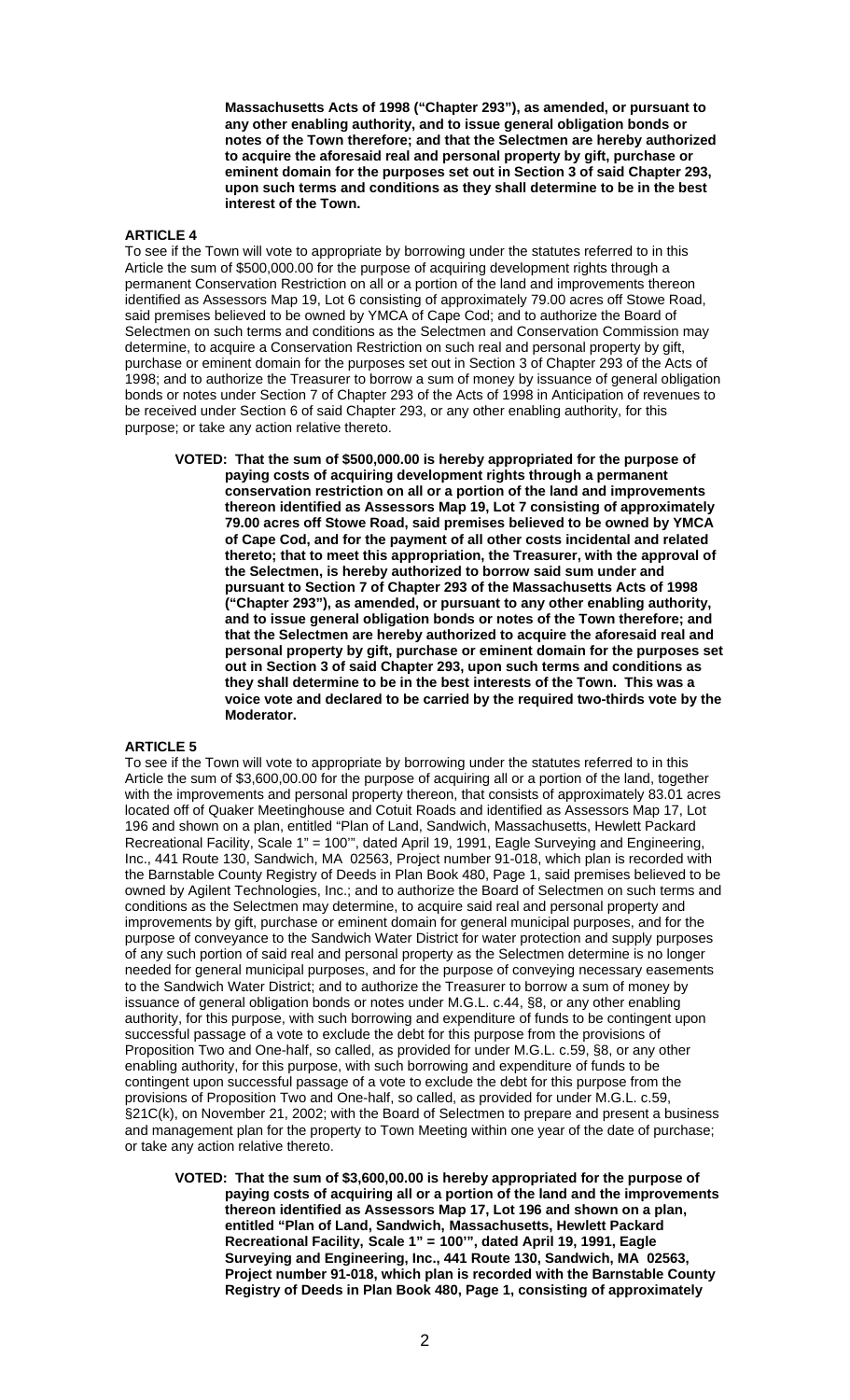**83.01 acres off Quaker Meetinghouse and Cotuit Roads, said premises believed to be owned by Agilent Technologies, Inc.; and for the payment of all other costs incidental and related thereto; that to meet this appropriation, the Treasurer, with the approval of the Selectmen, is hereby authorized to borrow said sum under and pursuant to Sections 7 and 8 of Chapter 44 of the General Laws, or pursuant to any other enabling authority, and to issue bonds or notes of the Town therefore; and that the Selectmen are hereby authorized to acquire the aforesaid real and personal property for general municipal purposes and for the purpose of conveyance to the Sandwich Water District for water protection and water supply purposes, such portion of said real and personal property as the Selectmen determine is no longer needed for general municipal purposes and for the purpose of conveying necessary easements to the Sandwich Water District, by gift, purchase or eminent domain, upon such conditions as they shall determine to be in the best interests of the Town; provided, however, that no sums shall be borrowed or expended hereunder unless and until the Town shall have voted at a special Town election to be held on November 21, 2002, to exclude the amounts needed to repay any borrowing authorized by this vote from the limitations imposed by Chapter 59, Section 21C of the General Laws (Proposition 2 ½), with the Selectmen to prepare and present a business and management plan for the property to Town Meeting within one year of the date of purchase. This was a voice vote and declared carried by the required two-thirds majority by the Moderator.** 

# **ARTICLE 6:**

To see if the Town will vote to change the purpose for which the following parcels are held from general municipal purposes to the purpose for conveyance and to authorize the Board of Selectmen to convey a maximum of 20.00 acres of Town property located on all or portions of parcels identified as Assessor Map 17, Lots 134, 137, and 138 consisting of approximately 55.95 acres off Quaker Meetinghouse Road; said property to be conveyed on such terms and conditions as the Selectmen deem to be in the best interests of the Town with any and all proceeds from such conveyance to be placed in the Stabilization Fund in accordance with M.G.L. c.40, §5B; or take any action relative thereto.

**VOTED: That the Town change the purpose for which the following parcels are held from general municipal purposes to the purpose for conveyance, and to authorize the Board of Selectmen to convey a maximum of 20.00 acres of Town property located on all or portions of parcels identified as Assessors Map 17, Lots 134, 137 and 138 consisting of approximately 55.95 acres off Quaker Meetinghouse Road; said property to be conveyed on such terms and conditions as the Selectmen deem to be in the best interest of the Town, with any and all proceeds from such conveyance to be placed in the Stabilization Fund in accordance with Section 5B of Chapter 40 of the General Laws. This was a counted vote of 181 Yes and 67 No votes and was declared carried by the necessary two-thirds vote by the Moderator.** 

**ARTICLE 7:** To vote YES or NO on the following questions:

### **BALLOT QUESTION #1**

Shall the Town of Sandwich be allowed to exempt from the provisions of proposition two and onehalf, so-called, the amounts required to pay for the bond issued in order to acquire the Agilent Technologies, Inc. property consisting of +/- 83.01 acres on Quaker Meetinghouse and Cotuit Roads.

| .<br>. — |
|----------|
|----------|

## **BALLOT QUESTION #2**

Shall an act passed by the general court in the year 2002, entitled, "An Act providing for a charter for the town of Sandwich" be accepted?

 The charter establishes an open town meeting-board of selectmen-town administrator form of government. The board of selectmen will serve as the policy making body of the town, and will appoint a town administrator to carry out the day-to-day operations of the town within the policies set by the board of selectmen. The board of selectmen will appoint members of most committees and town counsel. The moderator will appoint the finance committee. The town administrator will appoint town employees, except that the approval of the board of selectmen will be required for appointment of department heads and the assistant town administrator. The town administrator will be responsible for submitting a proposed budget and budget message to the board of selectmen, and the